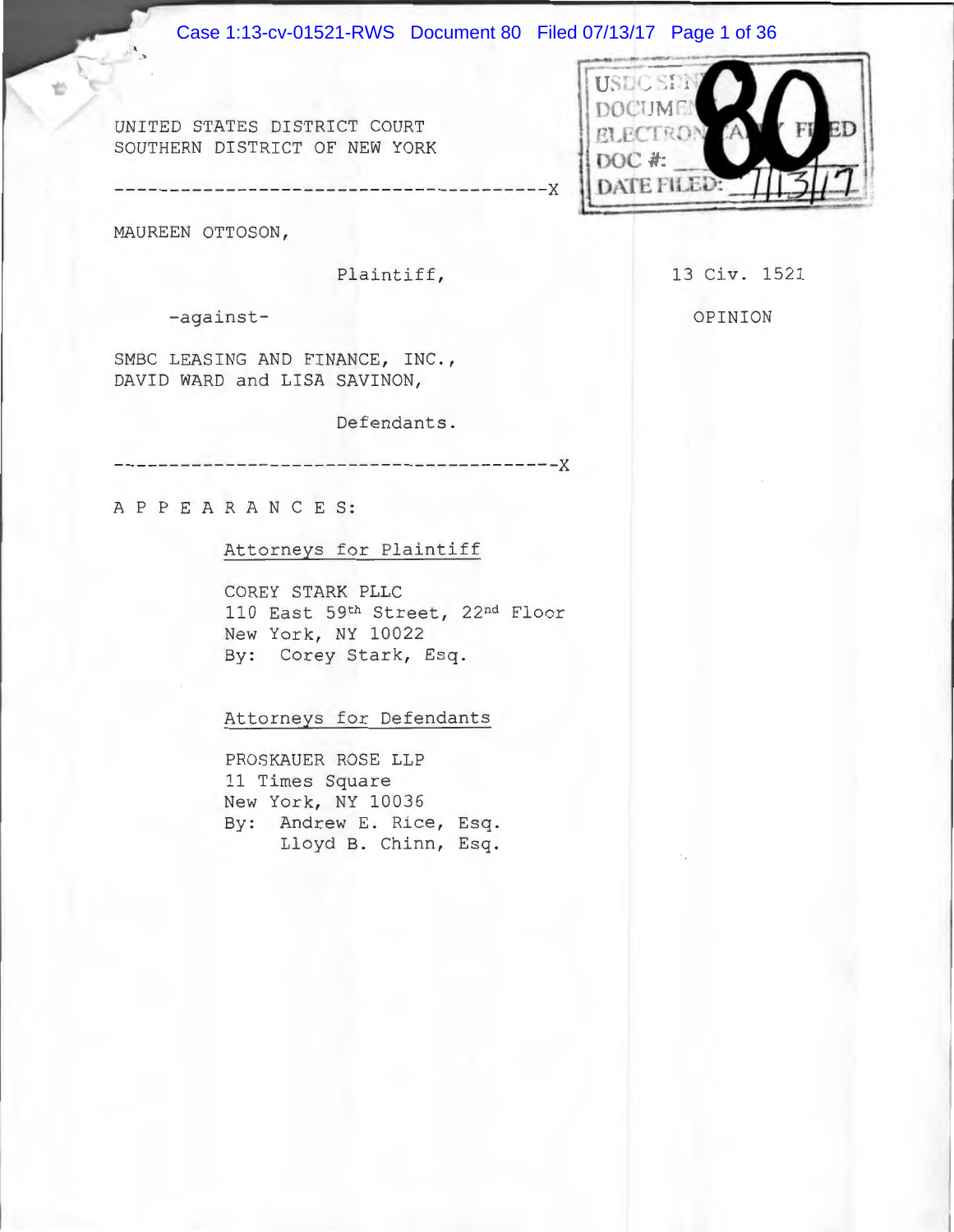**Sweet, D.J .** 

,.

Defendants SMBC Leasing and Finance, Inc. ("SMBCLF"), David Ward ("Ward"), and Lisa Savinon ("Savinon") (collectively, the "Defendants") have moved pursuant to Rule 37 of the Federal Rules of Civil Procedure for sanctions to be imposed upon plaintiff Maureen Ottoson ("Ottoson" or the "Plaintiff") for spoliation of evidence, specifically seeking an adverse inference instruction, and fees and costs.

For the reasons set forth below, the motion of the Defendants for an adverse inference is granted, and their application for fees and costs is adjourned to the settlement of final judgment .

## I. **Prior Proceedings**

Plaintiff filed this action accusing Defendants of discrimination based on a perception of disability arising from a report allegedly in SMBCLF's possession on March 2, 2013. Plaintiff was employed by SMBCLF as an Assistant Vice President performing contract administration from April 30, 2012 through August 1, 2012. Plaintiff's Complaint ("Compl.") II 25, 26.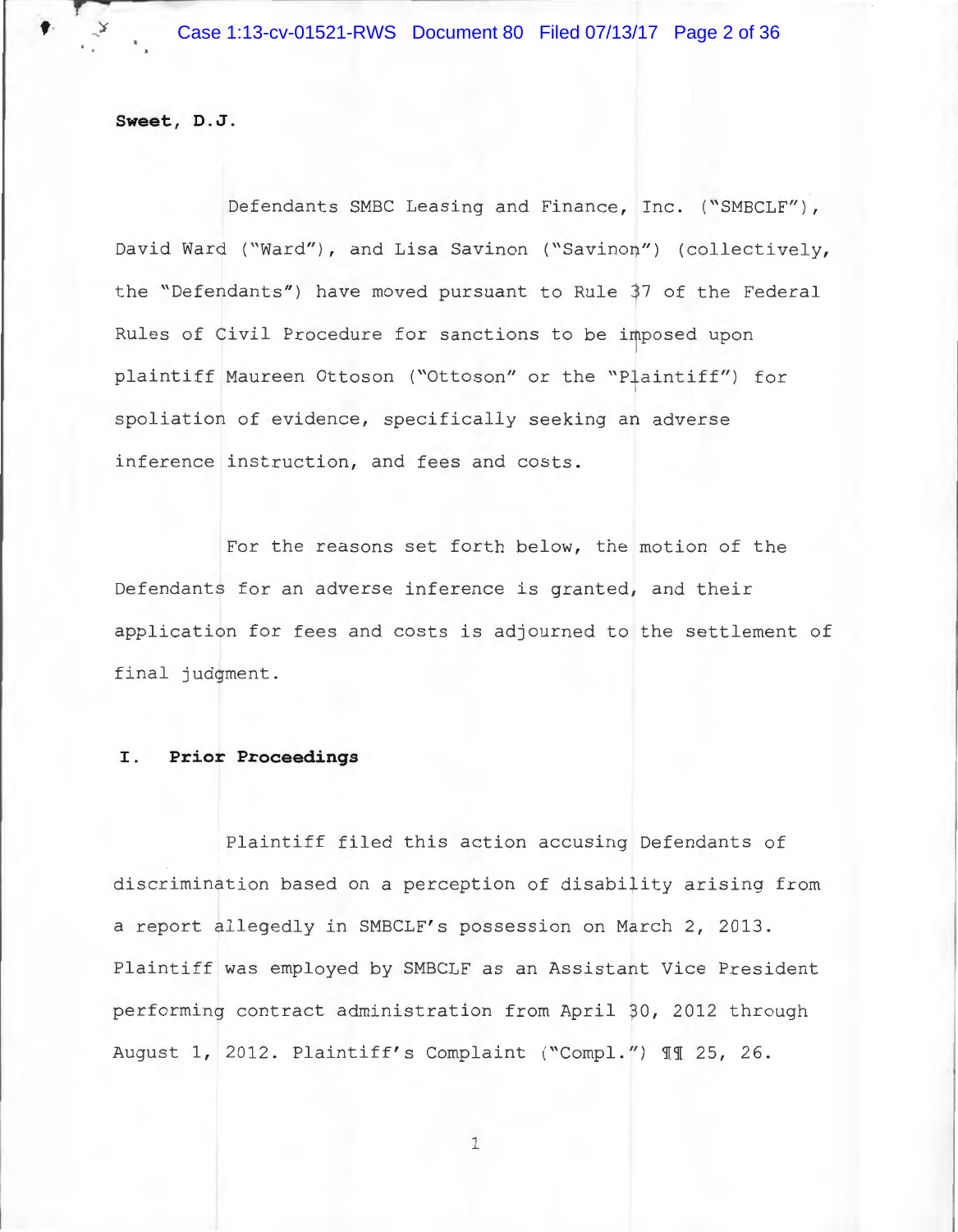Case 1:13-cv-01521-RWS Document 80 Filed 07/13/17 Page 3 of 36

.' .

On July 9, 2012, Plaintiff's then-counsel Jesse Rose ("Rose") sent a demand letter to Defendants' Human Resources Department threatening litigation and requesting Plaintiff's personnel file. Declaration of Andrew E. Rice [hereinafter, "Rice Decl."], Ex. X (Rose Letter to Smith). Plaintiff alleges that on or around August 31, 2012, she filed a Charge of Discrimination with the U.S. Equal Employment Opportunity Commission ("EEOC"), and that she received a Notice of Right to Sue dated January 31, 2013. Compl. 11 4-5.

The Complaint alleges that subsequent to her hire, SMBCLF performed a background check on Plaintiff, the results of which included a "government/insurance report" (the "Report") that contained "inaccurate and defamatory information about Ottoson, her home, and her state of mind." Compl. II 20; 29. Plaintiff testified during her deposition that she first learned of the existence of this Report in the 1980s. Rice Decl., Ex. C (Relevant Excerpts of Plaintiff' s May 2014 and September 2015 Depositions) [hereinafter, "Tr."], at 538:7-9. Plaintiff alleges that Defendants "formed the inaccurate belief that Ottoson suffers from a mental impairment and disability" based on the contents of the alleged Report. Compl.  $\mathbb{II}$  30, 48. Plaintiff further alleges that she was terminated based on SMBCLF's misperception that she was disabled, and in retaliation for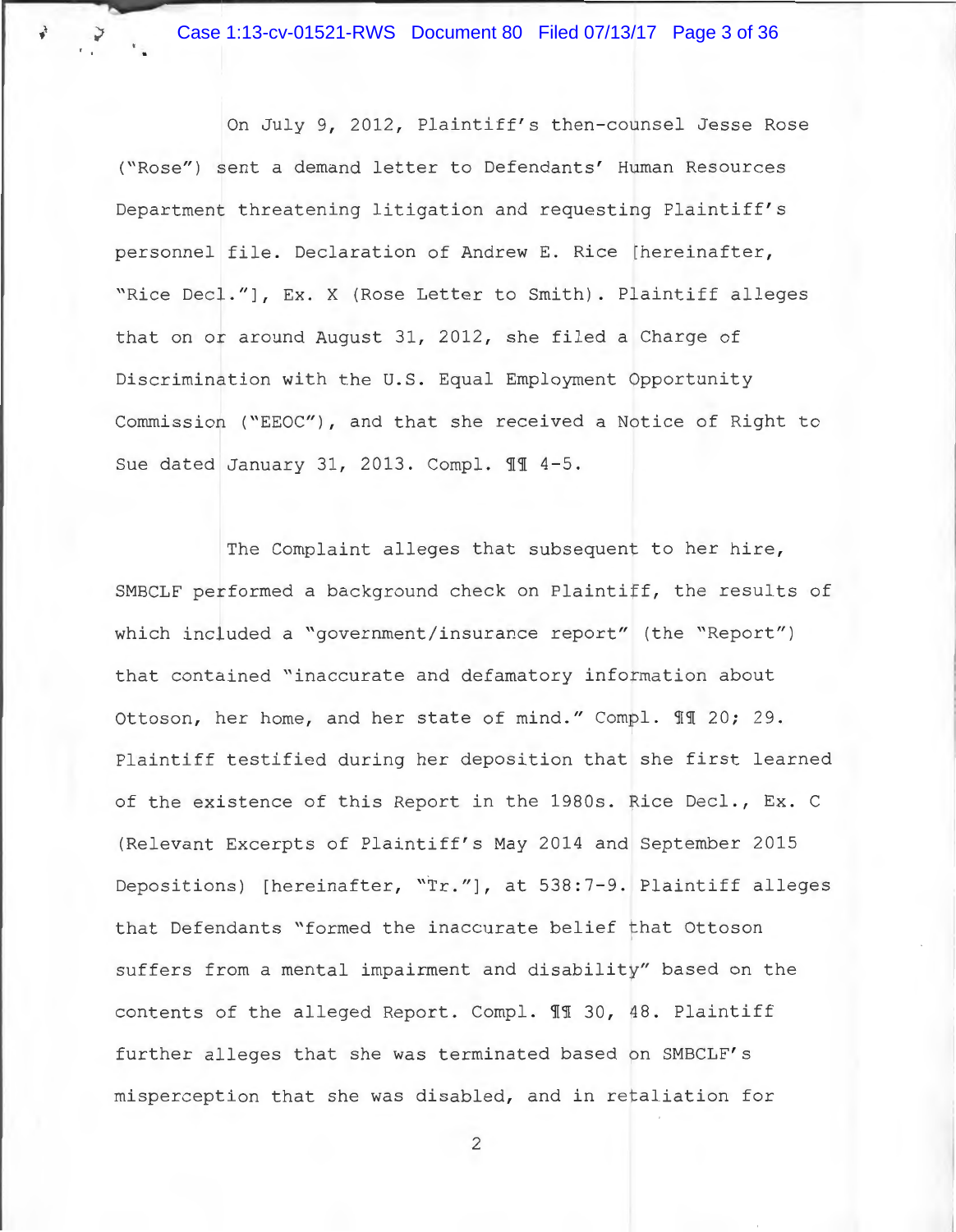complaining about discrimination based on perceived disability . *Id.*  $\text{\textsterling}1 \text{\textsterling} 47, 49.$ 

Plaintiff stated at her deposition that, as of November 2013, eight months after she filed this lawsuit, she had no proof that the Report existed. Tr. at 596:17-19. Despite issuing more than a dozen subpoenas to past employers and others, Plaintiff failed to receive the Report. Rice Decl.  $\mathbb{I}$  23; see Tr. 596:8-11 ("Q ... So as of November 2013, you had not obtained the report from any source, correct? A. No, I didn't."). Defendants have repeatedly denied having ever seen or received the Report, and have stated under penalty of perjury that they did not, and do not, possess the Report. See, e.g., ECF No. 33; Rice Decl., Ex. V (Excerpts of Deposition of Defendant David Ward) at 82, 88-91; Rice Decl., Ex. W (Excerpts of Deposition of Defendant Lisa Savinon) at 86-87, 107-09.

In light of Plaintiff's allegations, on November 21, 2013, Defendants propounded requests in their First Request for the Production of Documents that either specifically or generally called for the production of documents concerning the Report and/or Plaintiff's communications concerning the Report, including: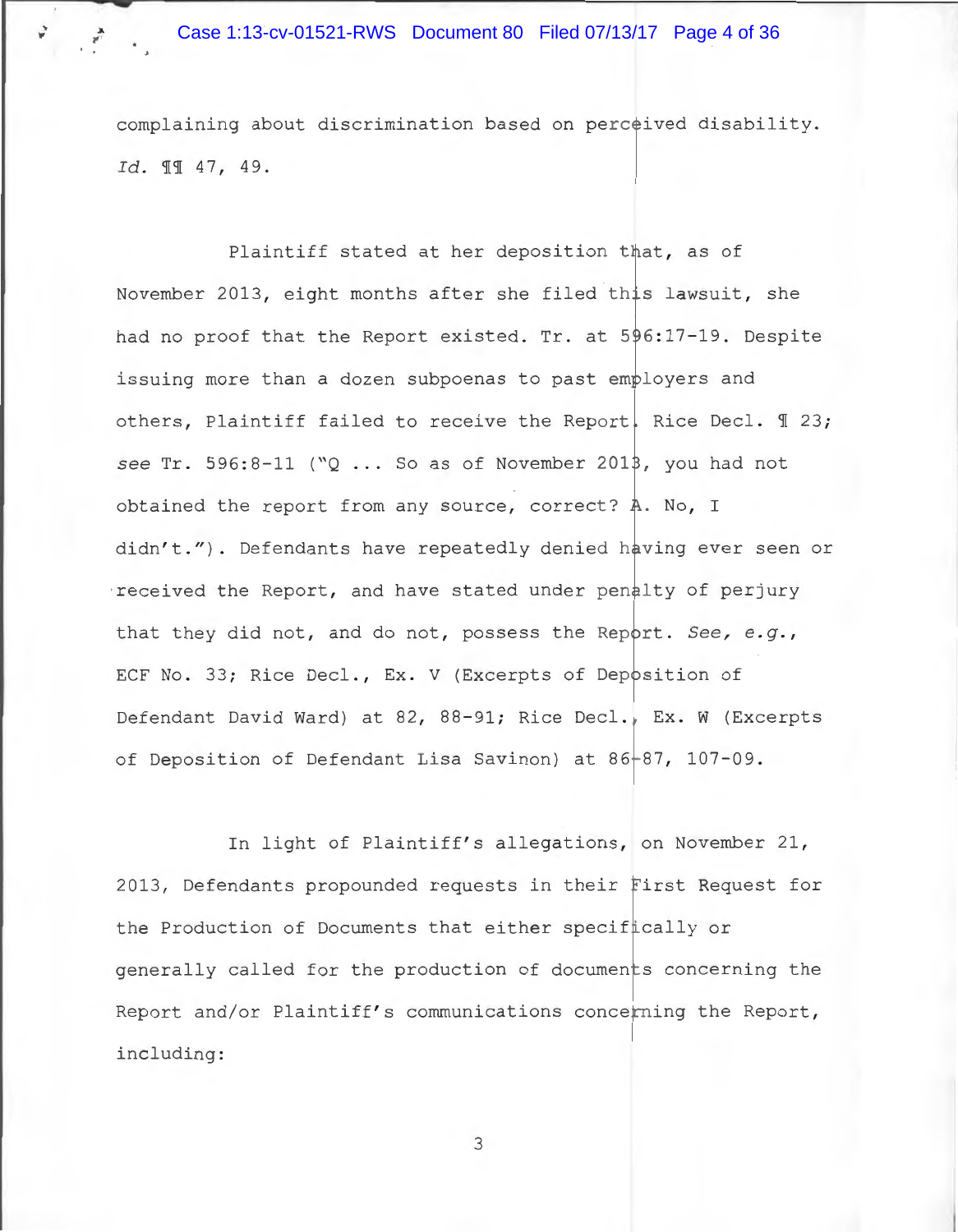• '

"documents memorializing communications with any individual, including but not limited to any current or former employees of SMBCLF, concerning the Complaint or any of [Plaintiff's] allegations in this action" (Request No. 14);

"documents, including, but not limited to, emails, instant messages, text messages or other messages on any social media or networking website in [Plaintiff's] possession, custody or control concerning SMBCLF or the allegations in this Complaint" (Request No. 15);

"documents that contain [Plaintiff's] records, notes, descriptions, conversations, discussion or thoughts concerning the allegations in the Complaint" (Request No. 16);

"documents concerning the 'Report' identified in Paragraph 18 of the Complaint" (Request No. 19); "documents concerning the allegation in Paragraph 18 of the Complaint that '[a]fter Ms. Ottoson's employment ended, JOHN DOE2 disclosed to Ms. Ottoson the existence of a government/insurance report . . . given the JP Morgan's Human Resource department containing a background check of Ms. Ottoson along with a comprehensive employment summary & many negative personal references" (Request No. 20) ; "documents written or prepared by, to, from, concerning, or concerning any communications with any potential witnesses in this action and/or any persons mentioned in the Complaint" (Request No. 63) ;

"written or recorded statements, opinions, and reports, the information for which has been obtained from any individual or entity contacted or interviewed in connection with this action (including drafts of such statements, opinions, and/or reports)  $\ldots$  " (Request No. 64);

"statements, in whatever form, from third parties concerning [Plaintiff's] allegations in this action" (Request No. 71); and

"documents concerning, referring or relating to the subject matter of this action, the allegations in the Complaint, and/or the damages or other relief sought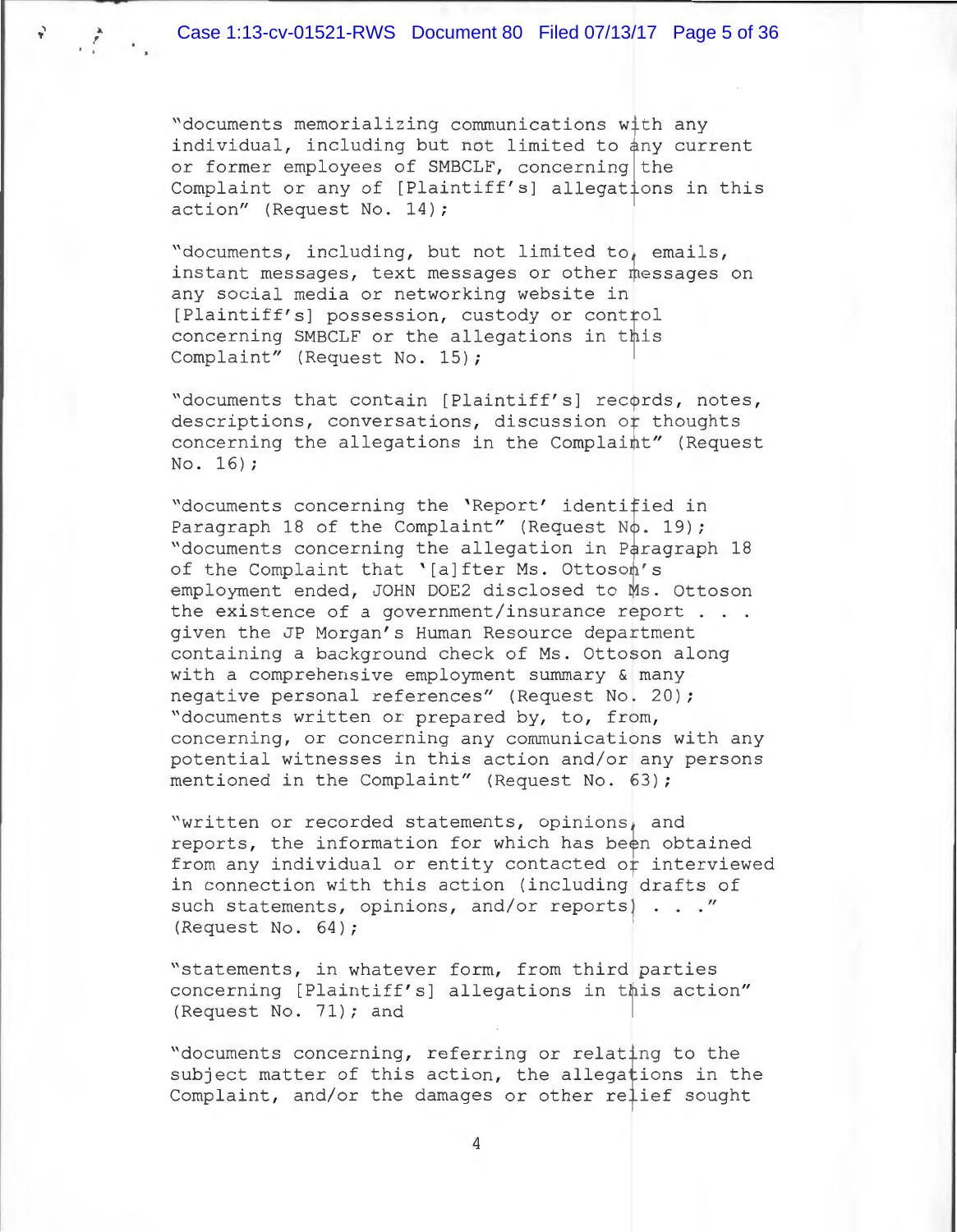in the Complaint, that have not been produced in response to the above requests" (Request No. 73).

) ' ------..\_..,.....,...

 $\frac{a}{r}$ 

Rice Decl., Ex. A. These requests unquestionably encompassed written communications Plaintiff may have had with witnesses concerning the alleged Report.

Plaintiff produced documents concerning the Report in response to Defendants' First Request for the Production of Documents. In particular, on December 23, 2013, Plaintiff produced signed statements from three former co-workers, not from SMBCLF, who purported in such statements to have viewed the Report years before her employment at SMBCLF: Ralph Berger ("Mr . Berger"), Philip Weinstock ("Mr. Weinstock"), and Francesca Aversa ("Ms. Aversa"). Rice Decl., Ex. D (Berger Statement executed January 9, 2013); Ex. E (Aversa Statement dated November 24, 2012); Ex. F (Weinstock Statement dated January 31, 2013). On March 31, 2014, Plaintiff produced, yia email from Rose, "addenda" from Mr. Berger and Ms. Aversa. Rice Decl., Ex. H (Rose Email to Rice) ; Ex. I (Addendum to Berger Statement dated March 18, 2014) ; Ex. J (Addendum to Aversa Statement dated March 11, 2014) .

5

 $\mathbb N$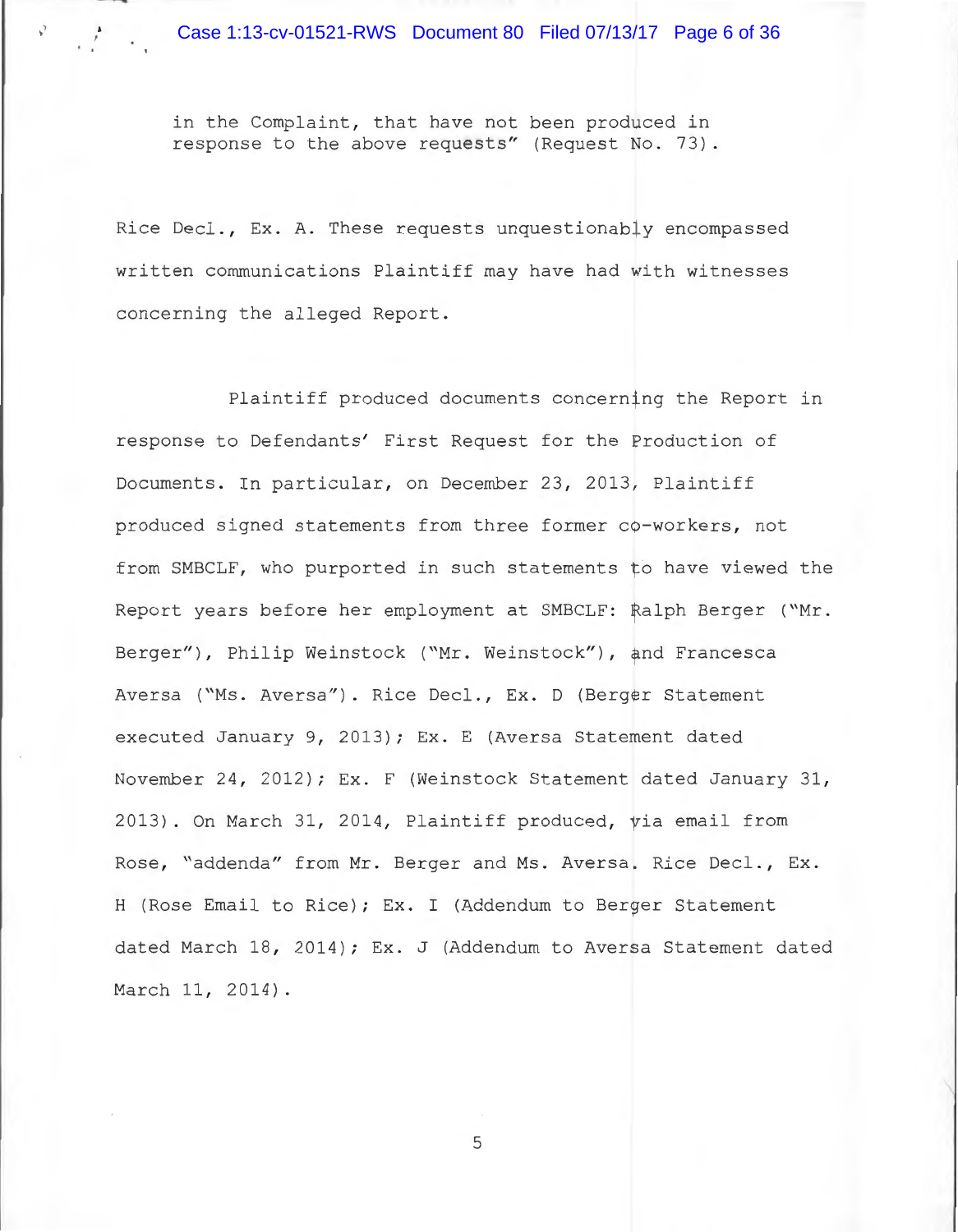Case 1:13-cv-01521-RWS Document 80 Filed 07/13/17 Page 7 of 36

, '

One of the three individuals, Mr. Berger, later directly provided Defendants with numerous email communications that he had with Plaintiff concerning the written statements that he provided to her. Rice Decl.  $\text{\texttt{I}}$  8; Exs. K-S. In one email, Plaintiff directs Mr. Berger to "JUST COPY & PASTE & PLEASE TYPE THE WORK "ADDENDUM" ON TOP AS FOLLOWS." Rice Decl., Ex. Q (Ottoson-Berger email dated March 14, 2014) . In another email to Mr. Berger, Plaintiff tells him to "[p]lease write the following statement below in the following format." Rice Decl., Ex. P (Ottoson- Berger email dated March 10, 2014) ; *see also* Rice Decl., Ex. 0 (Ottoson-Berger email dated February 1, 2014) ("In case Jesse [Rose] speaks to him again, please tell him Bonding Insurance because that is what your notarized letter to him stated.").

Even after she was on notice that Defendants had received documents from Mr . Berger, Plaintiff did not produce any communications with the three witnesses or drafts of their statements. Rice Decl. 11 6, 21; Exs. T-U. Further, to the extent that Plaintiff was no longer in possession or control of such documents, Plaintiff failed to provide any explanation or information about such documents or the circumstances of their loss, as required by Defendants' instructions to their Request for Production. Rice Decl. 1 6; Ex. A.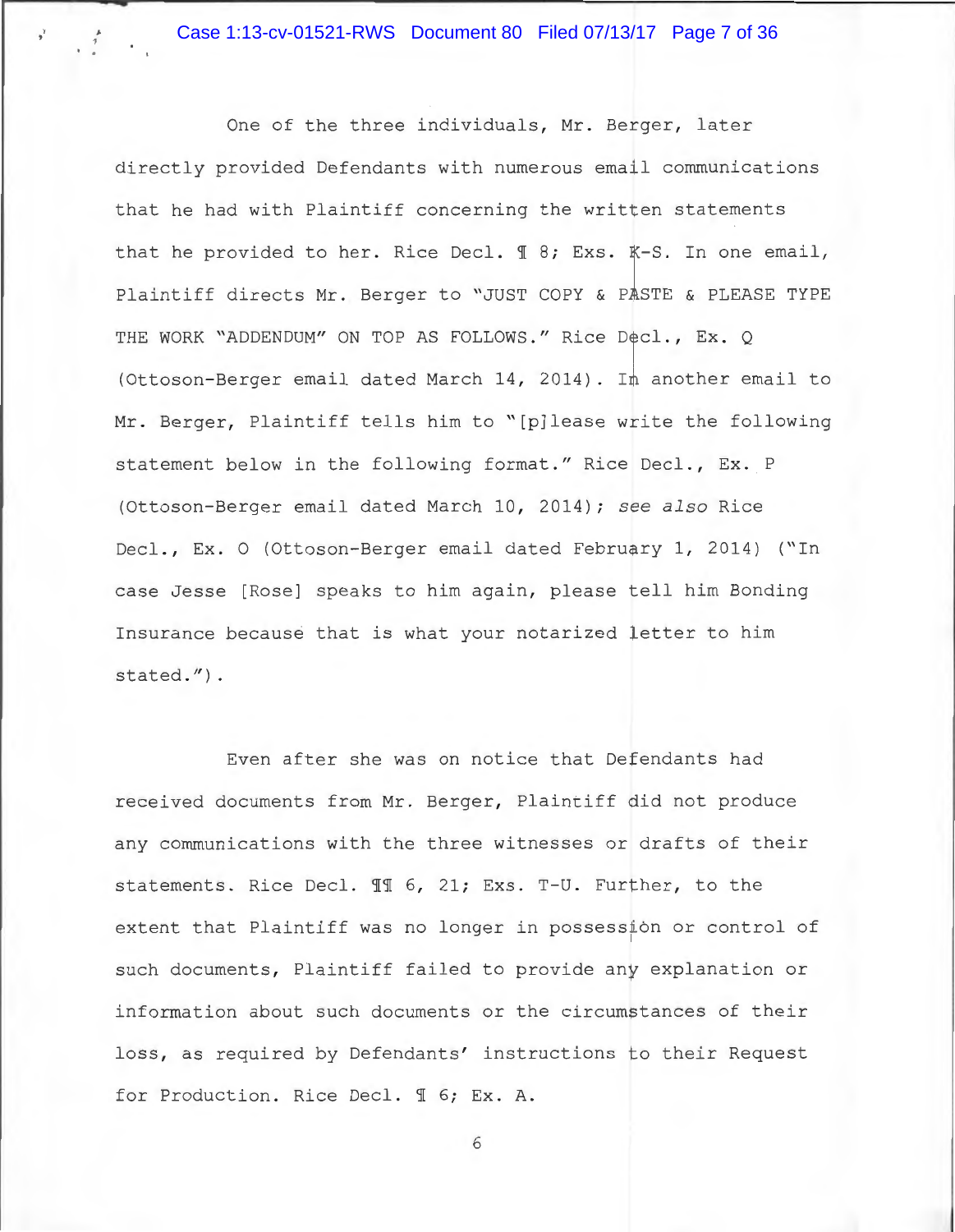; l

> Defendants informed the Court by letter dated April 24, 2015, ECF Nos. 34-35, about the serious questions concerning Plaintiff's conduct in this matter, as was then relevant to Plaintiff's motion to compel a Rule 30(b) (6) deposition. Defendants also wrote to Plaintiff's counsel, on April 27, 2015, to demand supplemental responses to Defendants' First Request for the Production of Documents concerning Plaintiff' <sup>s</sup> communications about the Report. Rice Deel., Ex. T. Plaintiff did not formally respond to the April 27 letter for several weeks, and the parties met and conferred by telephone concerning a potential motion to compel by Defendants on May 18, 2015. Rice Decl.  $\mathbb{H}$  19-20. During that call, Plaintiff's counsel agreed to produce Plaintiff for further deposition. Id. 1 20. Later that day, Plaintiff's counsel served a letter stating that Plaintiff had "not identified any responsive documents within her possession or control," and that Plaintiff's counsel was "not aware of evidence that suggests that Plaintiff destroyed any documents whatsoever on or after the date that she commenced this action." Rice Decl., Ex. U.

> On September 10, 2015, the parties submitted a Stipulation and Proposed Order that was so-ordered by the Court. ECF No. 38. This Stipulation, *inter alia*, extended the end date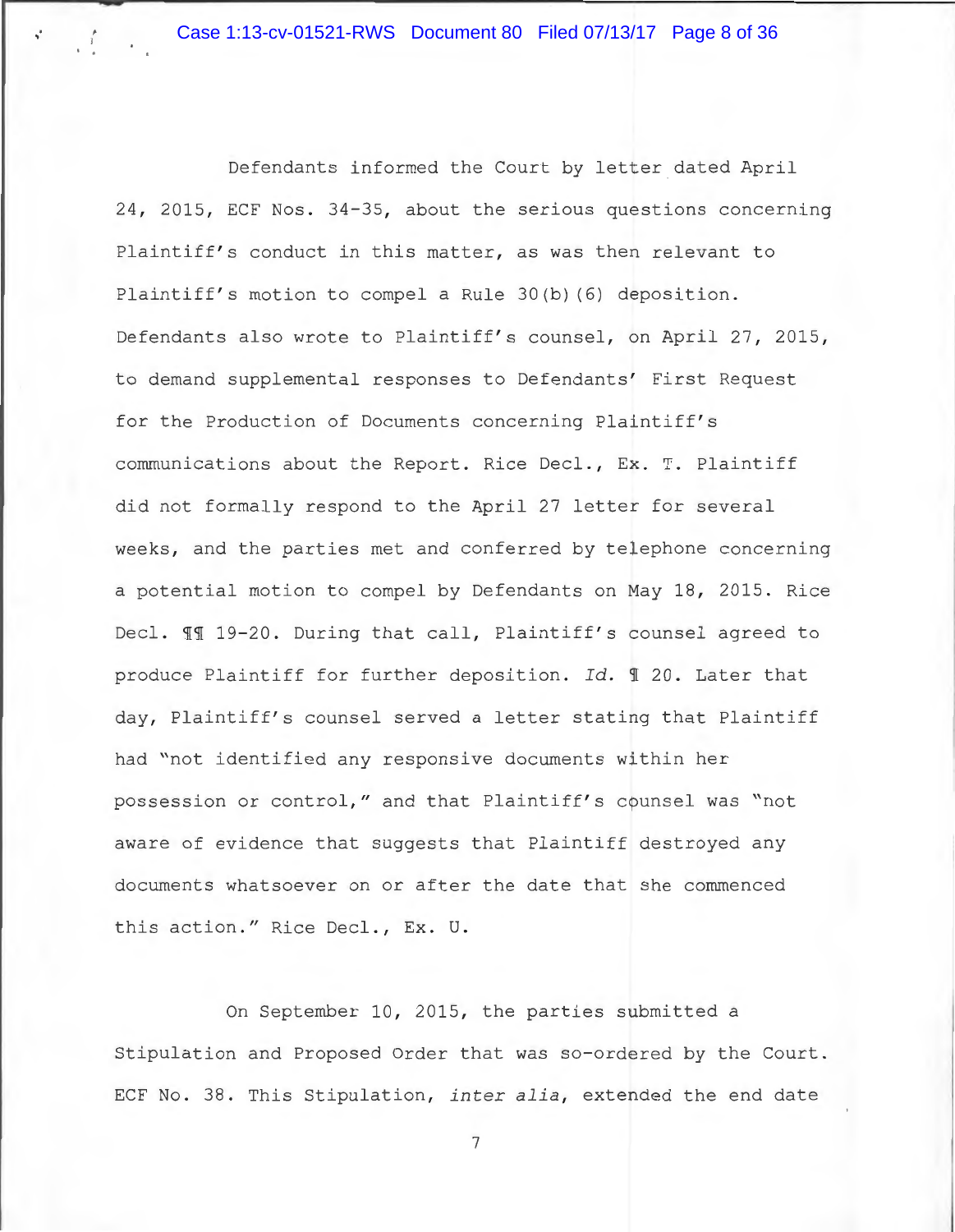of discovery, extended other relevant deadlines, and provided that Defendants reserve their rights to take further discovery or engage in motion practice arising out of Plaintiff' <sup>s</sup> continued deposition. Id.

Plaintiff appeared for a continued deposition on September 29, 2015. During her deposition, defense counsel asked Plaintiff about her email practices and she admitted to having a "habit" to "automatically" delete her email. Tr. 632:18-22. The following exchange established Plaintiff's ongoing deletion of her email:

- Q. ... And so, with respect to e-mail, e-mails that you sent to and from other people, perhaps Mr. Berger, Ms. Aversa, Mr. Weinstock, and others, about your claims, did you make any attempt to preserve, to keep those e-mails, prior to commencing your lawsuit against SMBC?
- A. I don't recall so.
- Q. You don't recall doing so?
- A. No.

; I

- Q. And so, then it's possible that you had e-mail exchanges prior to December of 2013 relating to your claims that you deleted because you didn't think that there was any necessity that you keep them for this lawsuit?
- A. I don't recall that.
- Q. Well, let me ask you this: Was it your practice to delete e-mail?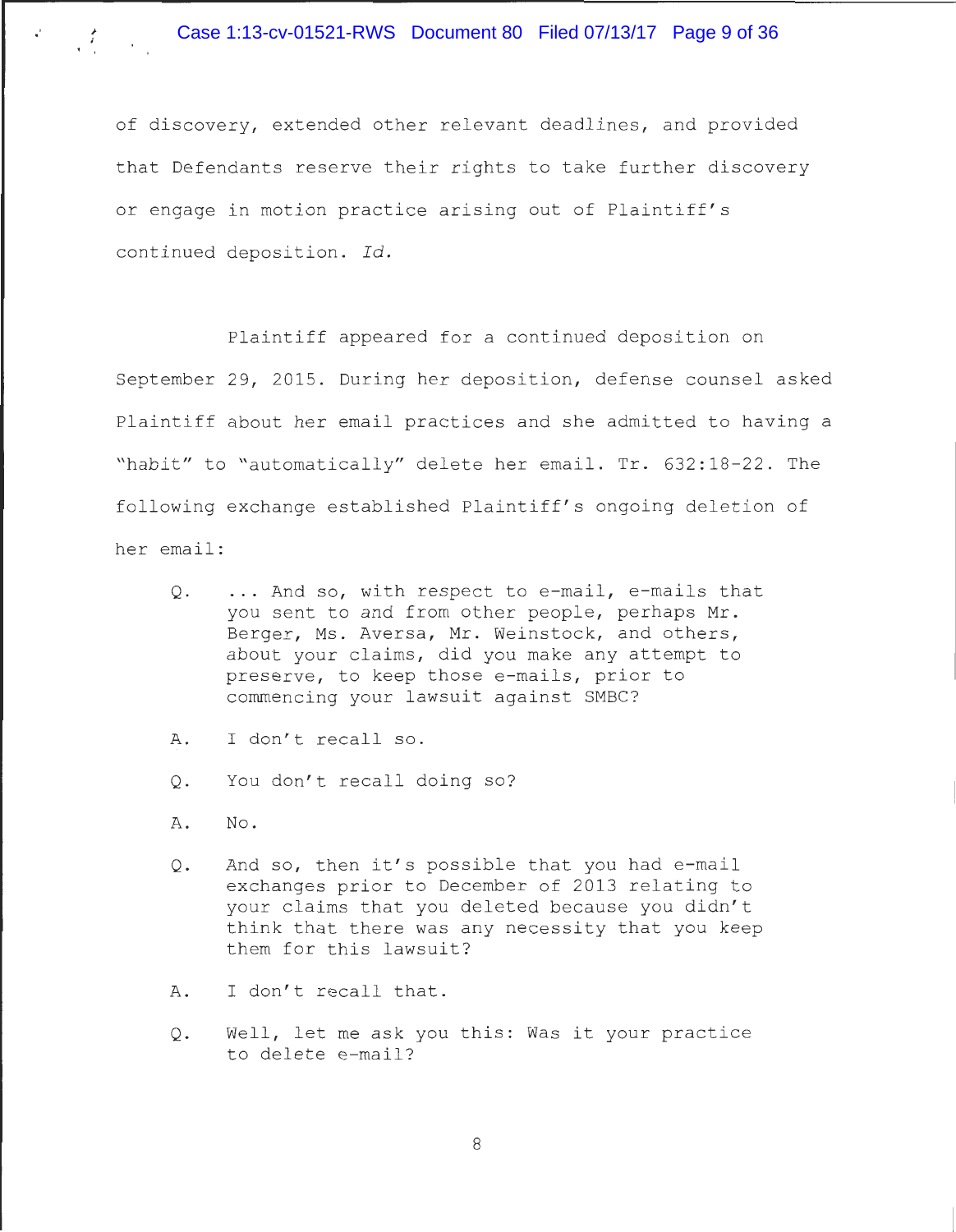- A. It's a habit to do that if it's -- you know, I do that automatically. I'm pretty particular about that .
- Q. So prior to December of 2013, did you take any steps to change your habits in that regard and keep e-mails that related to your claims against SMBC?
- A. Prior to December, I don't recall specifically.
- 0. You don't recall making any effort to keep emails prior to December of 2013?
- MR. STARK: Objection to form. You can answer.
- A. I don't recall anything.

' '

- Q. Okay. I'm not sure what that means. Did you take any steps prior to December '13 to change your normal habit of deleting e-mails so that you would keep any documents relating to your claims against SMBC?
- A. I don't recall anything to what you had just stated.
- Q. You don't recall doing anything to change your normal habits?
- MR. STARK: Objection to form.
- A. I don't recall.
- Q. You don't recall doing anything to change your normal habits?
- A. I don't recall.
- Q. Okay. So, then, you may well have continued, to the best of your recollection, until December of '13, you continued deleting your e-mail whether it had anything to do with this case or not?

MR. STARK: Objection to form.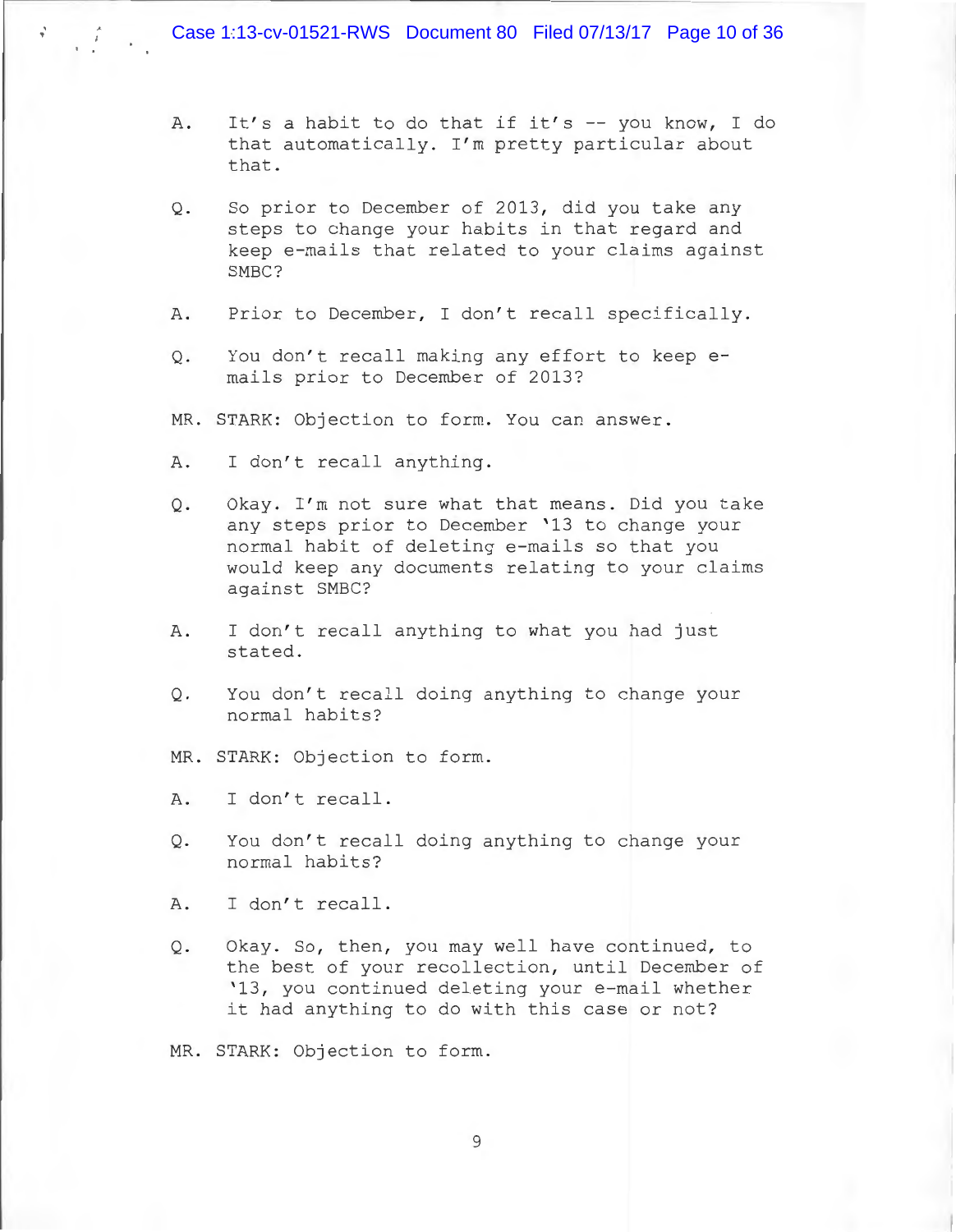- A. If you don't recall, you don't recall. So I cannot answer that question if I truly do not recall.
- Q. So you don't remember one way or another whether you changed this habit of yours by which you would routinely delete e-mails, you don't know whether you did or didn't change that approach until December of 2013?
- A. I don't recall.

' '

- Q. Now, after December of 2013, did you make any changes in your e-mail deletion habits?
- A. That I don't remember.
- Q. Let me ask you this: Have you ever, during any time while your EEOC charge was pending against SMBC, or after your lawsuit was filed, have you ever changed your practice with respect to deleting all of your e-mails?
- MR. STARK: Objection to the form.
- A. I don't remember.
- Q. Have you ever done anything at any time to be careful about preserving electronic communications, e-mails, relating to your claims against SMBC?
- A. I understand your question, but I don't recall.
- Q. So how about since April of this year? Have you taken any steps since April of 2015 to ensure that you're not deleting electronic documentation that relates to your claims against SMBC?
- A. I don't remember.
- Q. How about yesterday?
- A. I don't remember.
- Q. How about last month? Did you do anything last month, in August, to make sure you weren't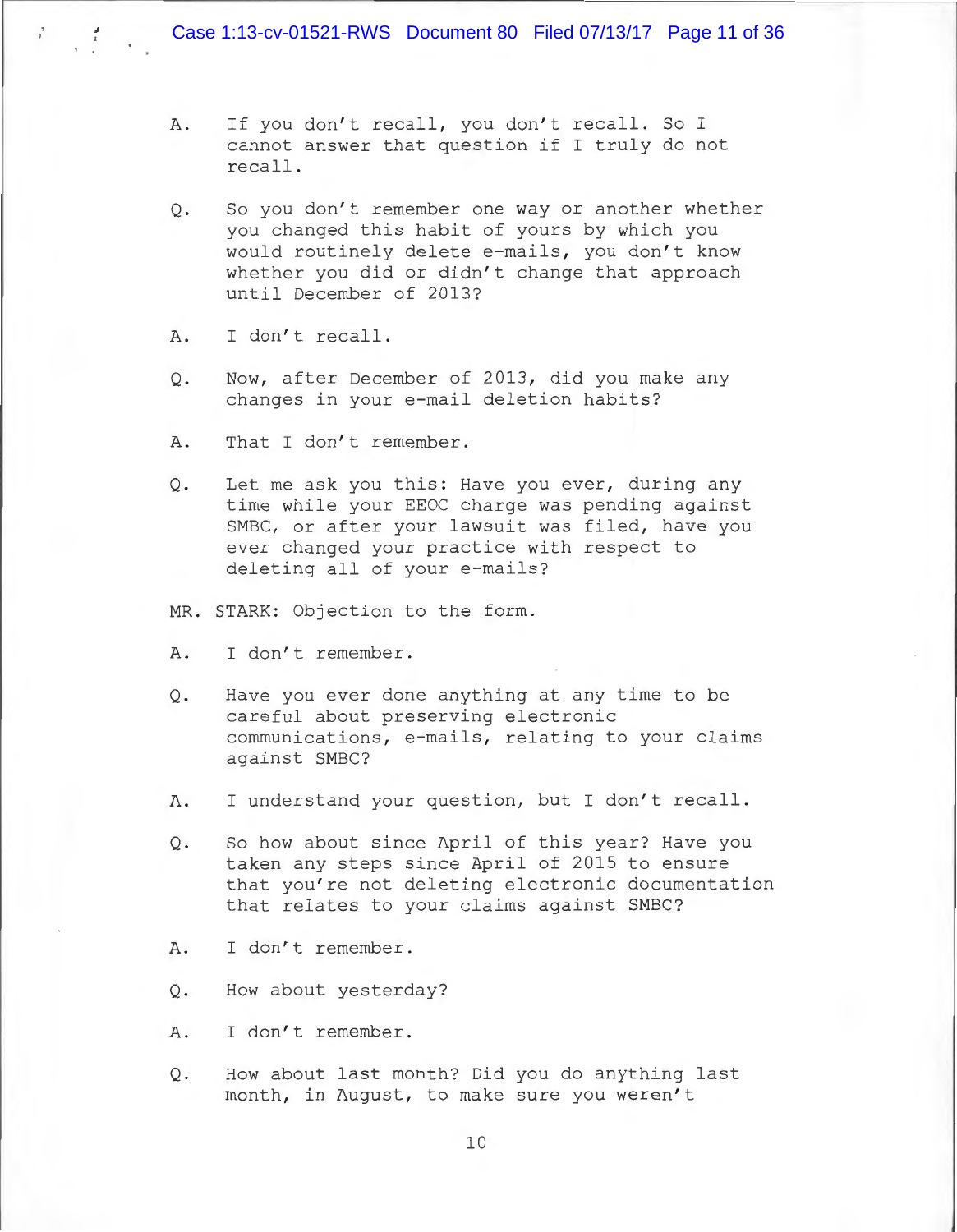deleting communications relating to this lawsuit against SMBC?

- A. I don't recall.
- 0. Is there any time ever that you remember doing anything at all to make sure you weren 't deleting documents related to this lawsuit?
- A. No, I don't recall.

Tr. 631:23-636:7.

' '

 $\frac{1}{\sqrt{2}}$ 

When asked whether she had specific emails with Mr. Berger, the Plaintiff stated that she did not have any of them, but acknowledged that the emails concerned Mr. Berger preparing a statement to support her in this litigation. Plaintiff was asked about Exhibit K, the email chain dated November 6 and  $8$ , 2013:

- Q. Did you at that time retrieve this e-mail (indicating) from Mr. Berger and provide it to counsel?
- A. No, I didn't.
- Q. And then, more recently, you're aware that we have, that is SMBC, has requested all of these e-mails that it has obtained from Mr. Berger, it's requested that you produce them, right? You're aware of that?
- A. Yes, I am.
- Q. You haven't turned over any further e-mails, have you?
- A. There was nothing in my in-box or "sent" folder. . . .
- Q. ... While you had an EEOC charge pending against SMBC and counsel, what happened to this e-mail?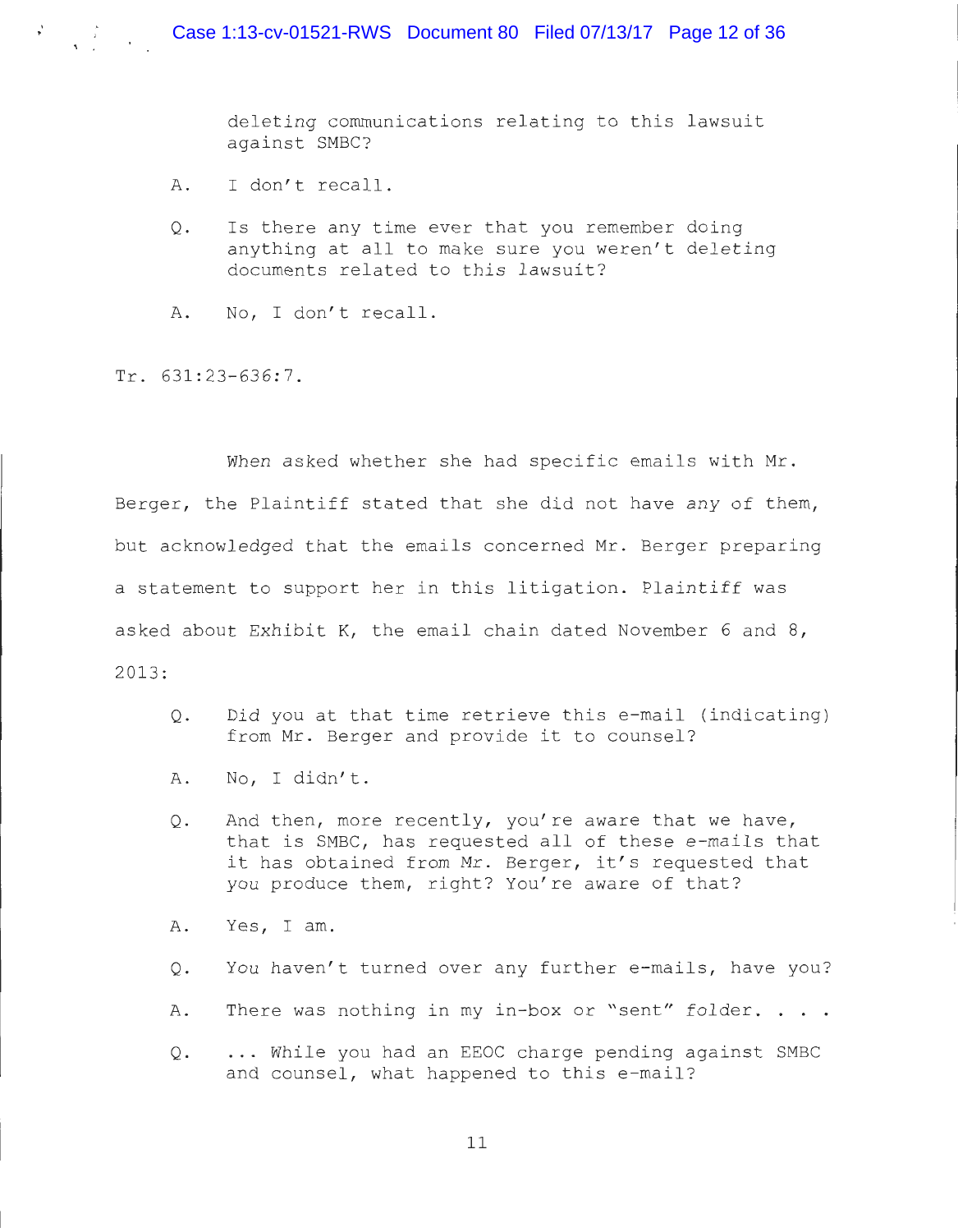A. I don't recall. It definitely was not in my in-box as of December 2013 or "sent" folder."

Tr. 580:7-17; 580:24-581:5.

. '

Plaintiff was asked if she had the emails in Exhibit L. the email chain dated November 5 and 6, 2013:

- Q. . .. did you look for these documents to see if you had them?
- A. I did look.
- Q. And you did not have them?
- A. I did not have them.
- Q. And you did not turn them over?
- A. I did not have them .

Tr. 590:17-23.

When Plaintiff was asked whether she had Exhibit M, the email chain dated November 8-10, 2013, she stated "I recall looking for them [the emails constituting Exhibit M] when [Mr. Stark] did ask me. But nothing was there." Tr. 614:14-15. Plaintiff testified that she has Mr. Berger's email address, Tr. 552:19-20, that her email address is on the emails with Mr. Berger, Tr. 581:6-11, that she sends emails to Mr. Berger, Tr. 577 : 4-7, that she was "communicating with Mr . Berger about the preparation of a statement for  $[her]$ ,"  $Tr. 588:7 - 11$ , and that she believed it was "possible" that she sent these emails to Mr.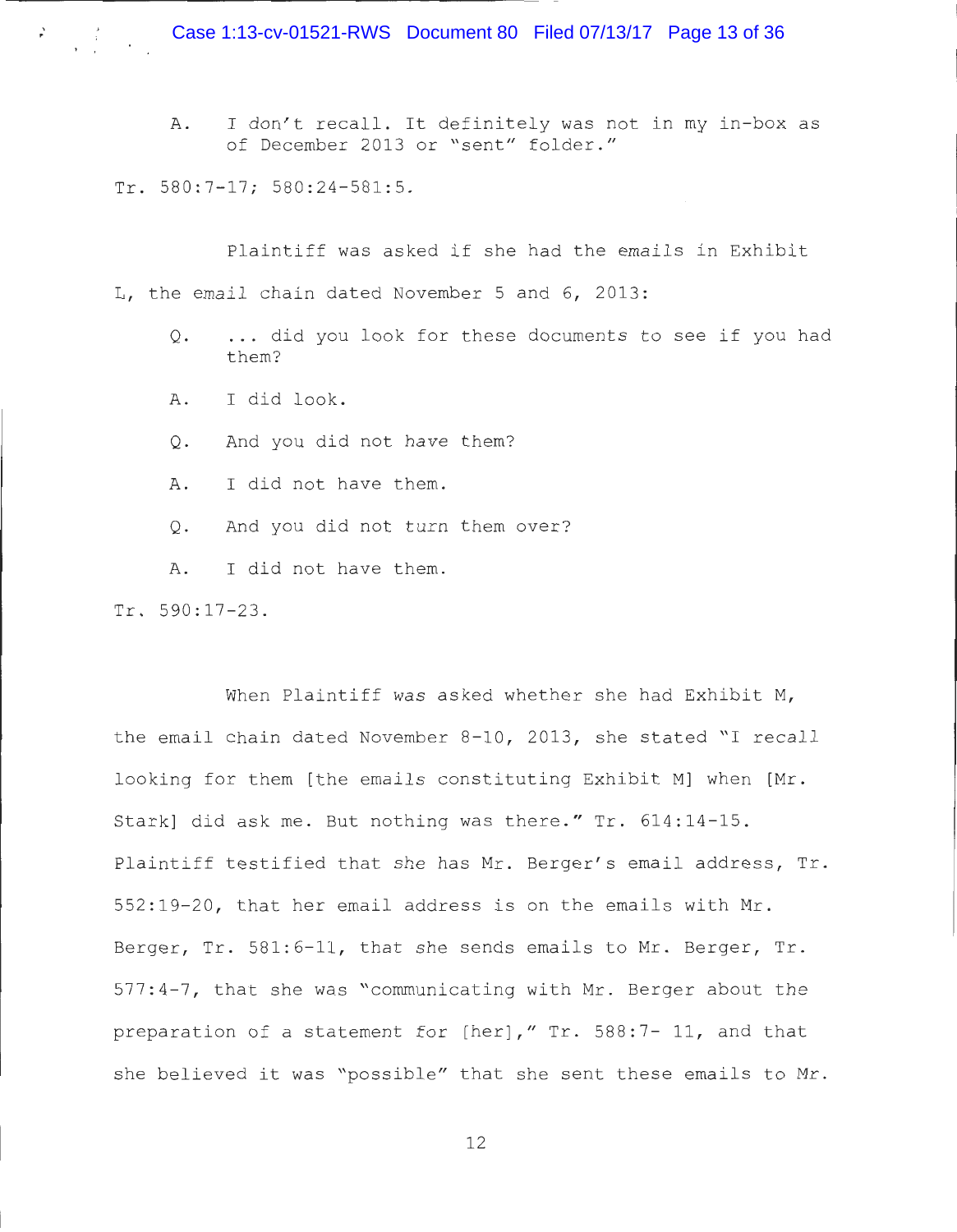Berger, see, e.g., Tr. 581:16, 588:6, 589:4. Plaintiff's explanation for not producing these emails was that she "does not recall" sending or receiving the emails to Mr. Berger. *See, e.g.*, Tr. 581:19, 588:2, 588:18.

Defense counsel asked whether Plaintiff had exchanged emails with Mr. Berger since April 2015. Plaintiff replied, "I don't recall." Defense counsel continued, "If you had, would they be in your possession?" Plaintiff asked, "You mean today?" Defense counsel: "Correct." Plaintiff's counsel interjected, "At your home, not with you. " Plaintiff replied, "That would be correct." Defense counsel: "They would be in your possession?" Plaintiff: "I would imagine they would be. But I believe-no, because I don't have it. I don't remember." Tr. 680:15- 681:5.

When asked whether she "actually searched for and produced some documents in response to [Defendants' December 2013 document requests]," Plaintiff replied, "Whatever I had I gave [Mr. Rose] as of December 2013. " Defense counsel continued, "And I believe you included in that production some e-mails. Do you recall that?" Plaintiff: "I don't recall." Tr. 614:25-615:9. Plaintiff testified that she does not recall making any attempt to preserve emails that she sent to or received from Mr. Berger,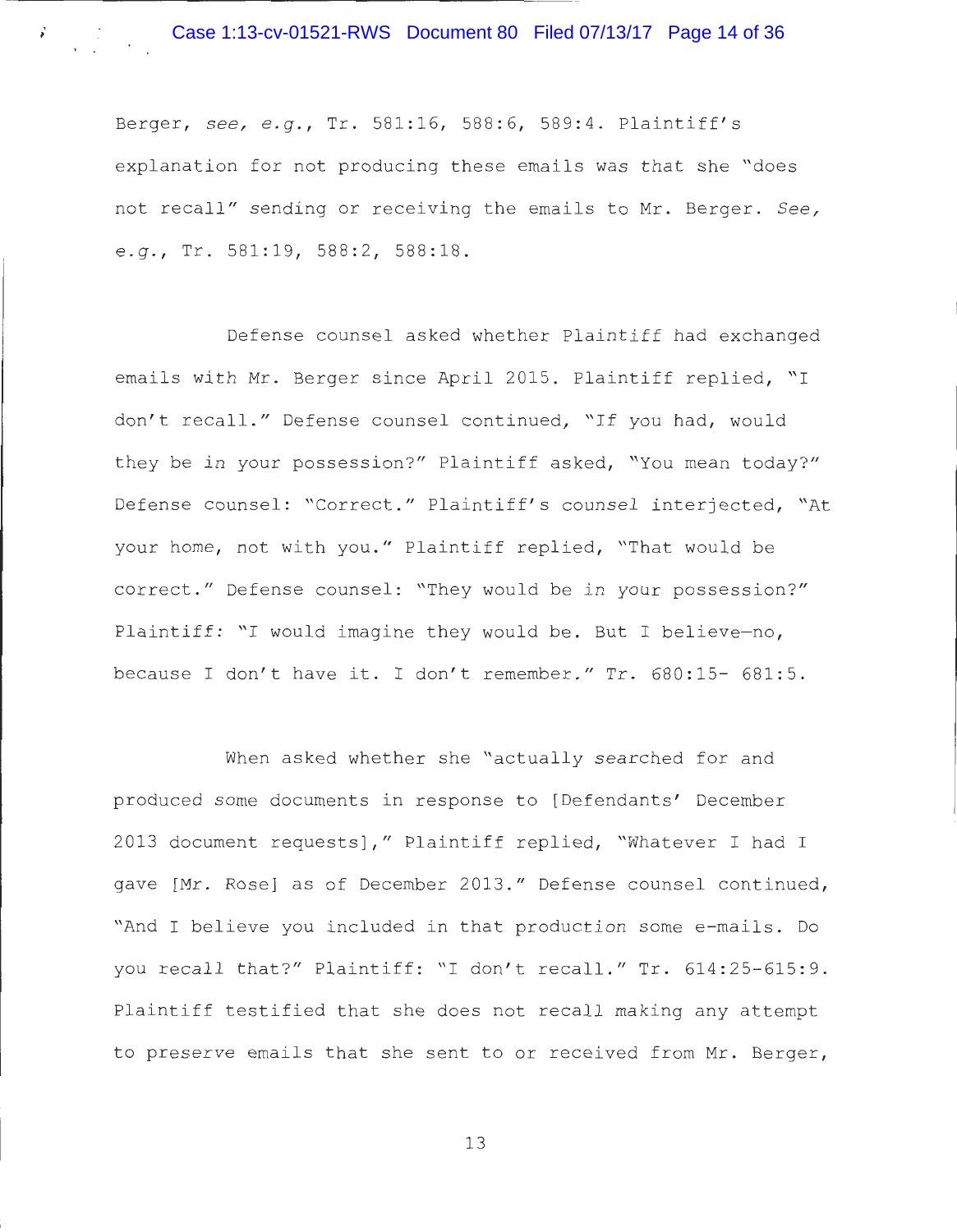### Case 1:13-cv-01521-RWS Document 80 Filed 07/13/17 Page 15 of 36

, '

Ms. Aversa, or Mr. Weinstock prior to commencing this lawsuit. Tr. 631-32.

Plaintiff was questioned about a particular November <sup>6</sup> , 2013 email (Exhibit L) in which she wrote to Mr. Berger that her then-lawyer, Rose, "might now think he will be unable to go forward with my case," Tr. 595:22-23, because "we have NO Report and NO Proof that it exist [sic]," Tr. 596:6-7. When asked whether she threw documents like this email away, Ottoson responded, "I don't recall 2013." Tr. 583:12. When pressed, Plaintiff responded, "I don't have it currently." Tr. 583:17. When asked if she had moved or changed address, she simply said "No," Tr. 583:21, if she had suffered a fire or flood, she answered "I don't recall when," Tr. 583:25, or whether she had turned over relevant documents to her attorneys, she answered "I don't recall." Tr. 584:4.

Plaintiff has admitted that she emailed or otherwise communicated with Mr. Berger about his written statements that she produced in discovery, including, specifically, within the context of the parties' dispute over "bonding insurance" discovery, Tr. 577, 588, 650-51, 662-63, but testified that she could not locate and thus did not produce such communications, even those created after she commenced this action. Tr.  $579-80$ ,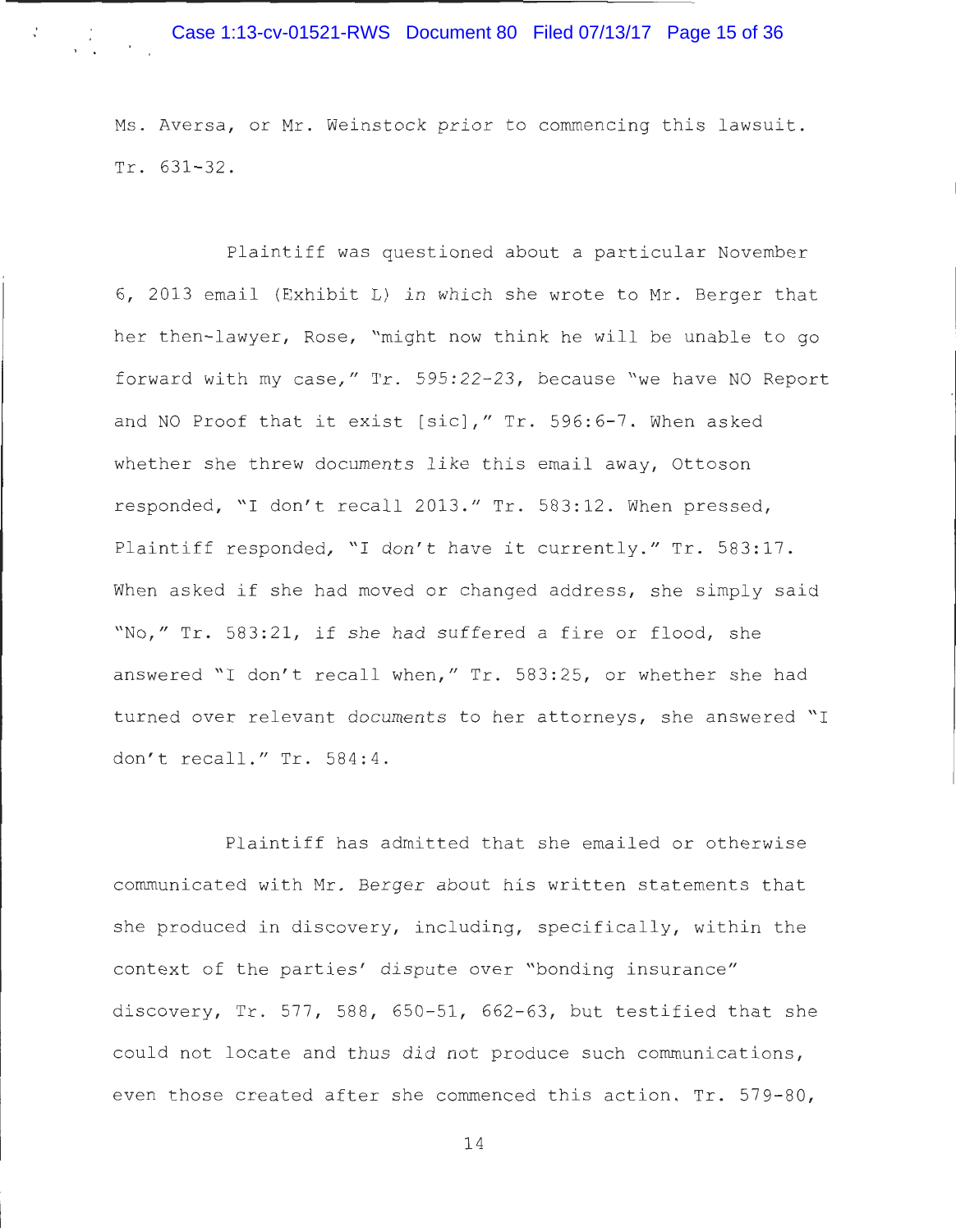#### Case 1:13-cv-01521-RWS Document 80 Filed 07/13/17 Page 16 of 36

589 - <sup>90</sup> , 614 , 668 - <sup>69</sup> , 680 - <sup>81</sup> , 684 . Plaintiff c laimed that she was unaware of her obligation to maintain relevant communications . *See, e.g., Tr. 629-31; Tr. 630:22-23* ("I don't recall any obligation, to be honest with you."). Plaintiff conceded that she does not recall whether she searched for responsive communications or whether she made any efforts, even after commencing this action, to maintain relevant communications.  $Tr$ .  $615, 631 - 36, 683 - 84.$ 

In light of Plaintiff's deposition testimony, Defendants served additional discovery requests on October 16, 2015 . *See* Rice Deel ., Ex . Y (Second Set of Interrogatories) ; Ex . Z (Second Document Requests) ; Ex . AA (Notice of Inspection) . As explained in Defendants' motion to compel, the second discovery requests sought: (1) documents and information concerning Plaintiff's communications with third parties regarding the Report, as well as documents and information that could reasonably lead to the discovery of such communications; (2) to undertake a forensic examination of Plaintiff's computers and personal electronic devices to establish the extent of Plaintiff's spoliation and to determine whether any deleted emails or files could be retrieved; (3) the identity of Plaintiff's telephone service providers and the identity of any personal computing or telecommunications devices that Plaintiff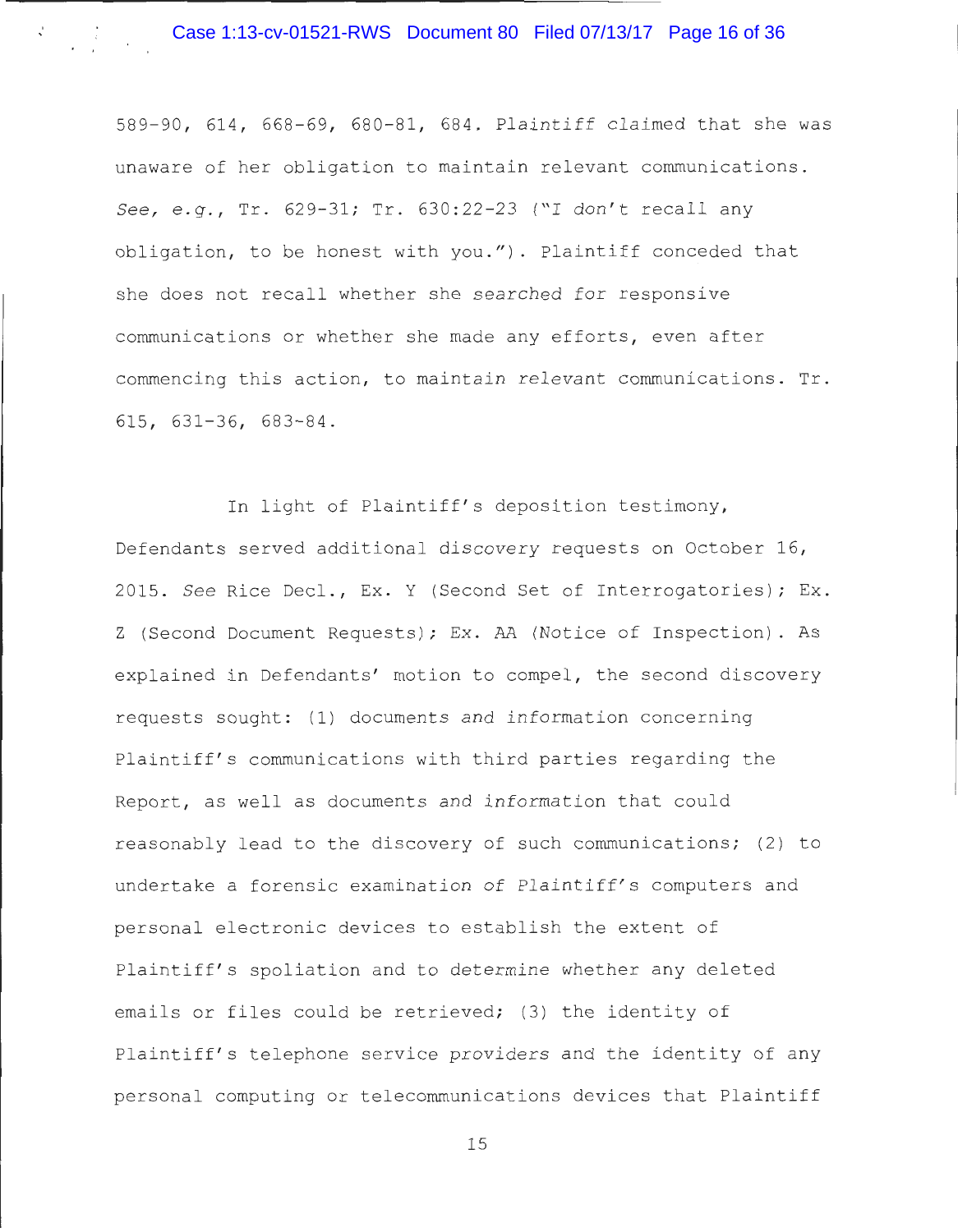has used since April 30, 2012; and (4) Plaintiff's use of telephone services since April 30, 2012. ECF No.  $42$ , at  $10-11$ .

Plaintiff continued to engage in discovery during this time as well. On October 22, 2015, Defendants' Rule 30(b)(6) witness was deposed by Plaintiff. Rice Decl.  $\text{\texttt{T}}$  30. Later, on December 4, 2015, Plaintiff issued a subpoena to New York University. ECF No. 43-4.

On December 7, 2015, Defendants' counsel conferred with Plaintiff's counsel via telephone to attempt to resolve Plaintiff's objections to Defendants' discovery requests. Rice Decl.  $\text{\texttt{I}}$  31. Plaintiff's counsel indicated that Plaintiff does not possess a computer or other personal electronic device, but did not otherwise agree to provide documents or information in response to Defendants' second discovery requests . *Id .* As of the date of that call, Plaintiff had not served any written responses, other than objections, to Defendants' second discovery requests. Id.

On December 10, 2015, Defendants submitted a letter to the Court with consent of Plaintiff seeking an extension of time for the parties to submit the joint proposed pretrial order in light of the existence of discovery disputes that would be the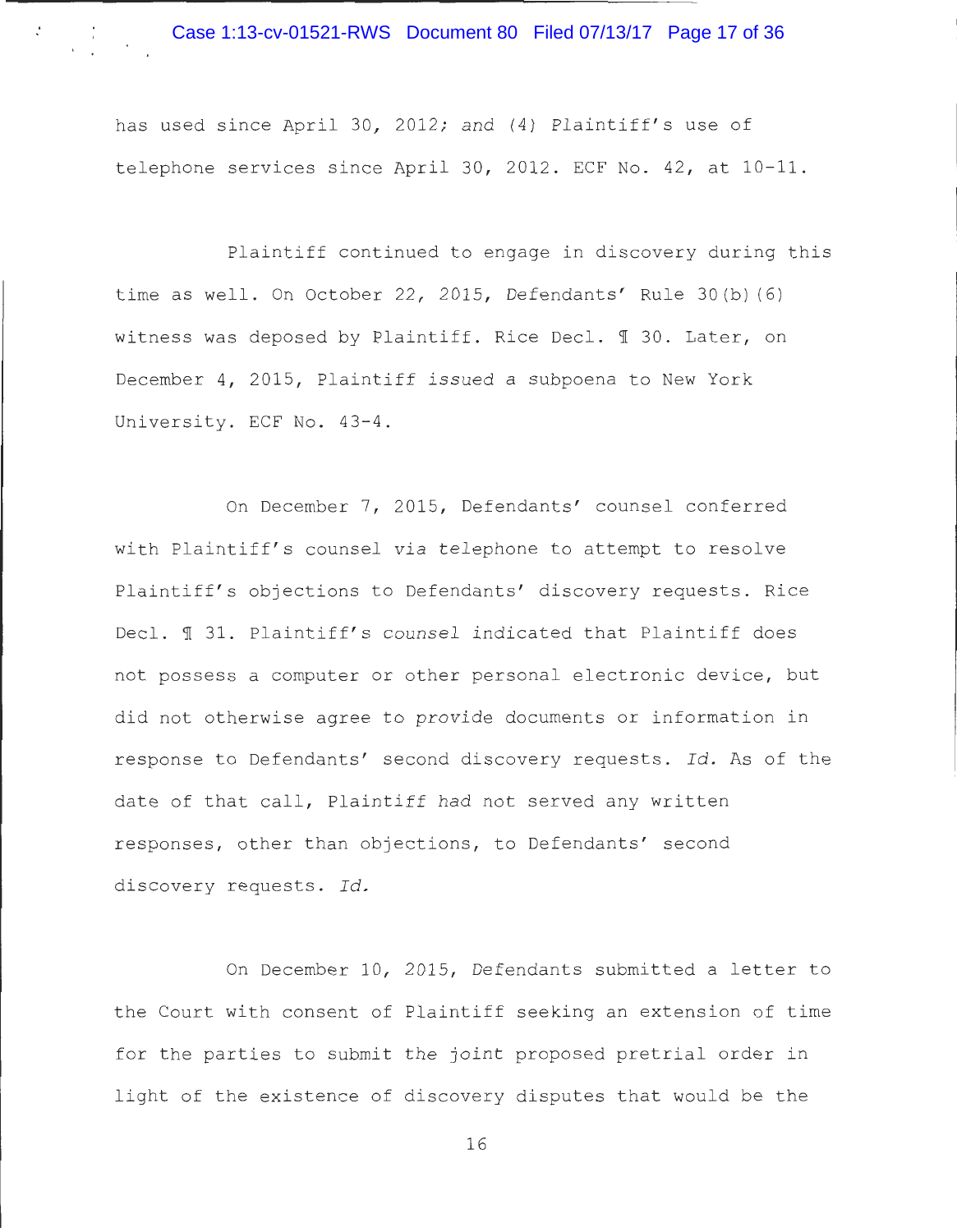subject of Defendants' forthcoming motion to compel and motion for sanctions. ECF No. 39. The letter requested the "deadline be extended to April 3, 2016, or, if later, within 14 days after the disposition of Defendants' motions" (i.e., the motions to compel and for sanctions). Id. The Court so-ordered Defendants' request on December 11, 2015. ECF No. 40.

Defendants filed their motion to compel on December 23, 2015. ECF Nos. 41, 42. On February 4, 2016, the Court held oral argument on the motion and granted it in part, ordering that " Plaintiff shall comply with the instant discovery requests." ECF Minute Entry, Feb. 4, 2016.

On March 2, 2016, Defendants received via mail Plaintiff's Supplemental Response to Defendants' Notice of Inspection, Rice Decl., Ex. AB, and Supplemental Response to Defendants' Second Set of Interrogatories, Rice Decl., Ex. AC. See Rice Decl. 11 32-33. Plaintiff responded to Defendants' Notice of Inspection by stating: "Plaintiff does not possess any personal computers or electronic communications devices ." Rice Decl., Ex. AB at 3. Plaintiff responded to Defendants' supplemental interrogatories by stating: "Plaintiff has not subscribed to telephone service during the assigned time period [April 30, 2012 to the present]. Plaintiff did, however, have a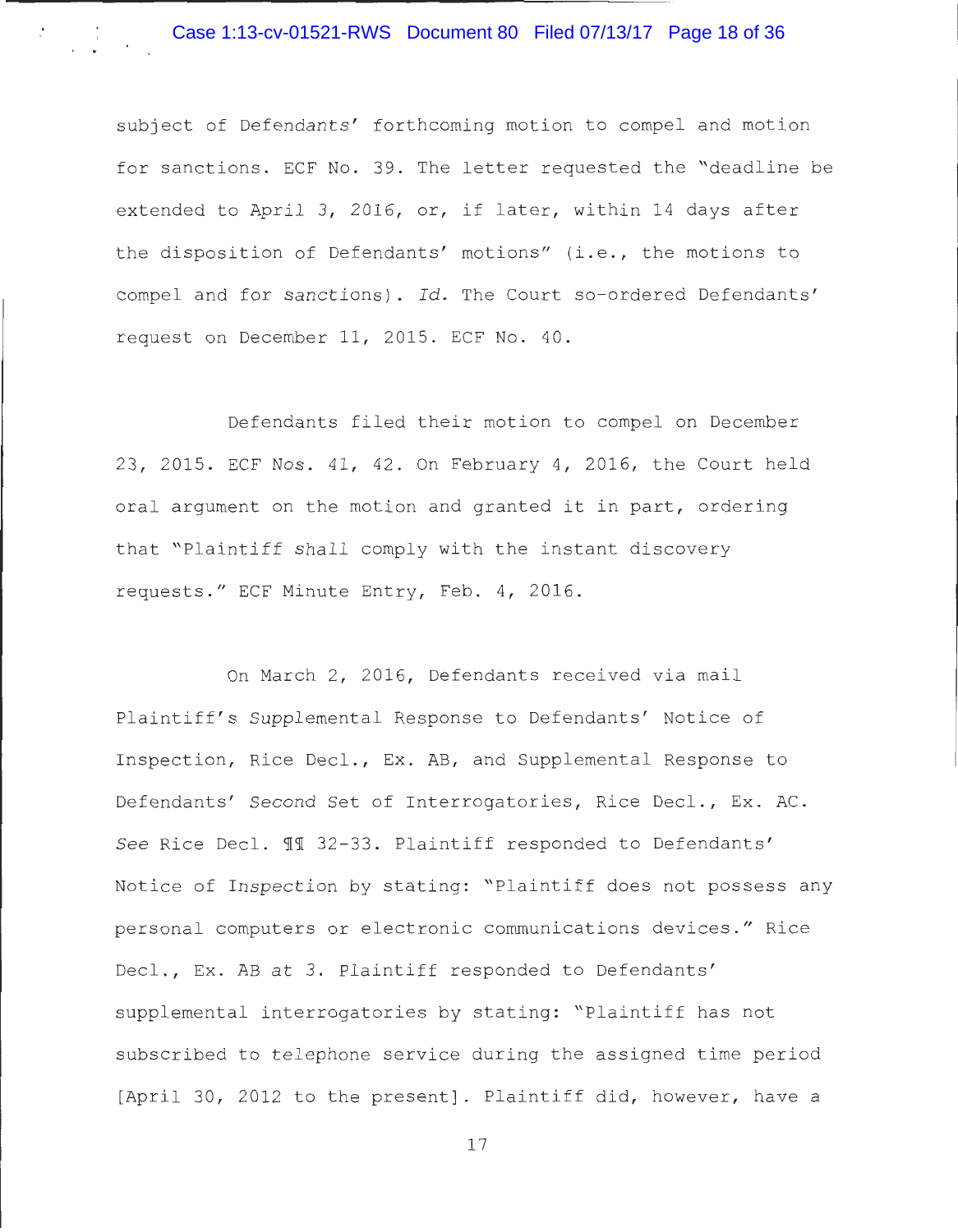prepaid TracFone, which she lost in May 2012." Rice Decl., Ex. AC at 2-3. Plaintiff also stated that she "recalls using computers that belong to [her brother] William Ottoson" and other computers. Id. at 3.

On March 21, 2016, Defendants received via mail Plaintiff's Supplemental Response to Defendants' Second Request for Documents. Rice Decl., Ex. AD; Rice Decl. 1 34. Plaintiff's production consisted of a single three-page Verizon bill dated February 1, 2016, which reflected services delivered to Plaintiff's residence address but in the name of Plaintiff's mother, Mary Ottoson. Rice Decl., Ex. AD at 6-8. The bill shows that Verizon provided telephone services to Plaintiff' s address for a telephone number associated with her, that at least one international call was made in January 2016 (it appears domestic calls are not listed), and that Verizon provided internet services to her address. Id.

On July 6, 2016, Defendants' counsel wrote to Plaintiff's counsel regarding deficiencies in Plaintiff's responses to Defendants' second discovery requests. Rice Decl., Ex. AE at 1-2. In the letter, Defendants highlighted Plaintiff's deficient production of Verizon bills and sought such documents for the entire relevant time period. Defendants also requested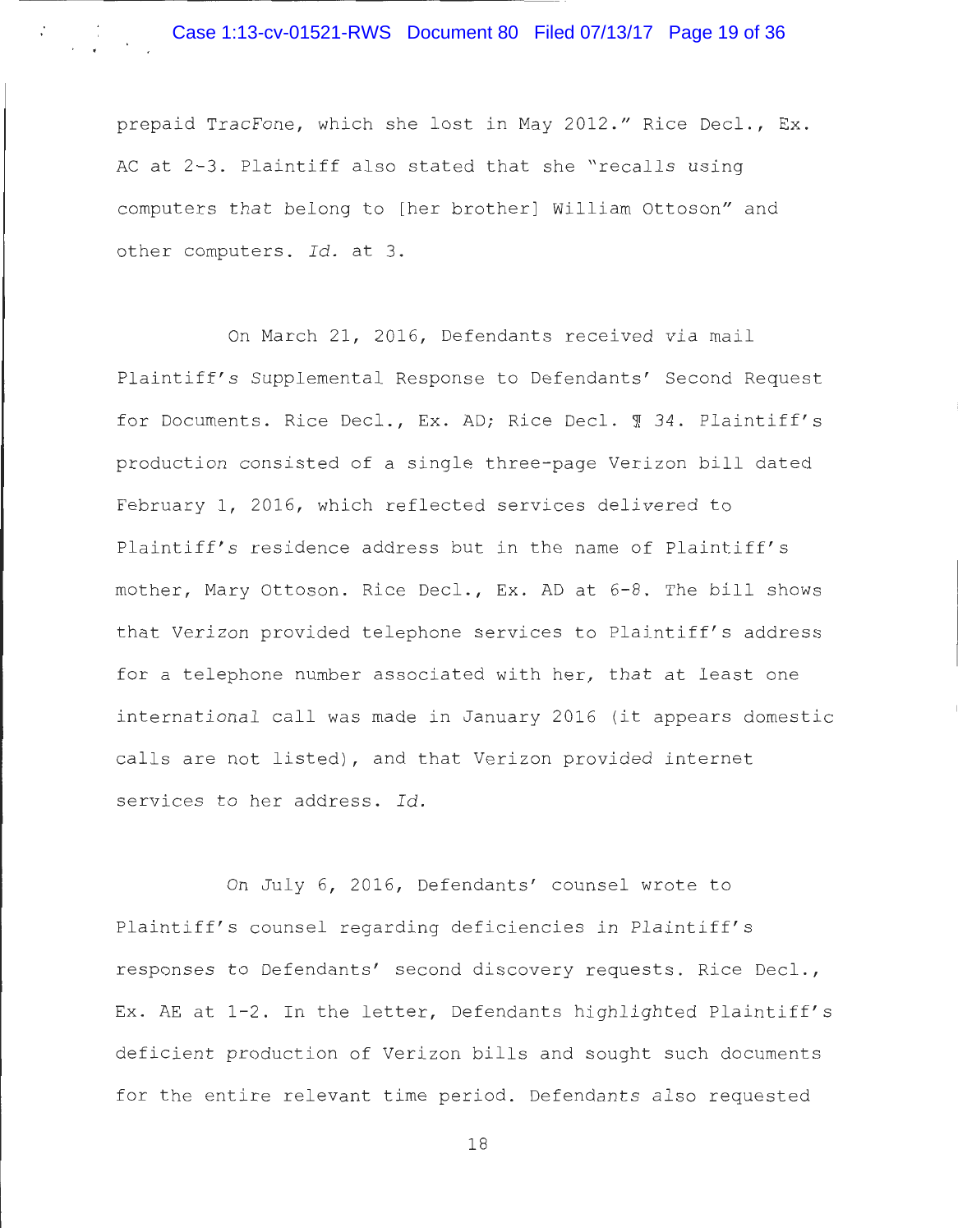information concerning William Ottoson's computer and noted that Plaintiff has internet. Id.

Plaintiff's counsel responded via letter on July 29, 2016, refusing to produce the requested discovery. Id. at 3. Defendants' counsel reiterated his requests on August 5, 2016. Id. at 4. Plaintiff's counsel responded via letter dated August 18, 2016 producing certain documents and stating that Plaintiff is unable to provide information "concerning the identification of the make, manufacturer name, model name, or serial number of the computer that Plaintiff used that belonged to William Ottoson . . . because that computer is missing," without providing any further information as to how or when that allegedly came to pass. *Id.* at 5. Plaintiff also produced Verizon bills for the time period March 2016 to August 2016, though the relevant time period was April 30, 2012 to the present. *Id.*; Rice Decl. 1 35.

On September 22, 2016, Defendants' counsel reiterated deficiencies in Plaintiff's production and reserved all rights with respect to the outstanding discovery. Id. at 6.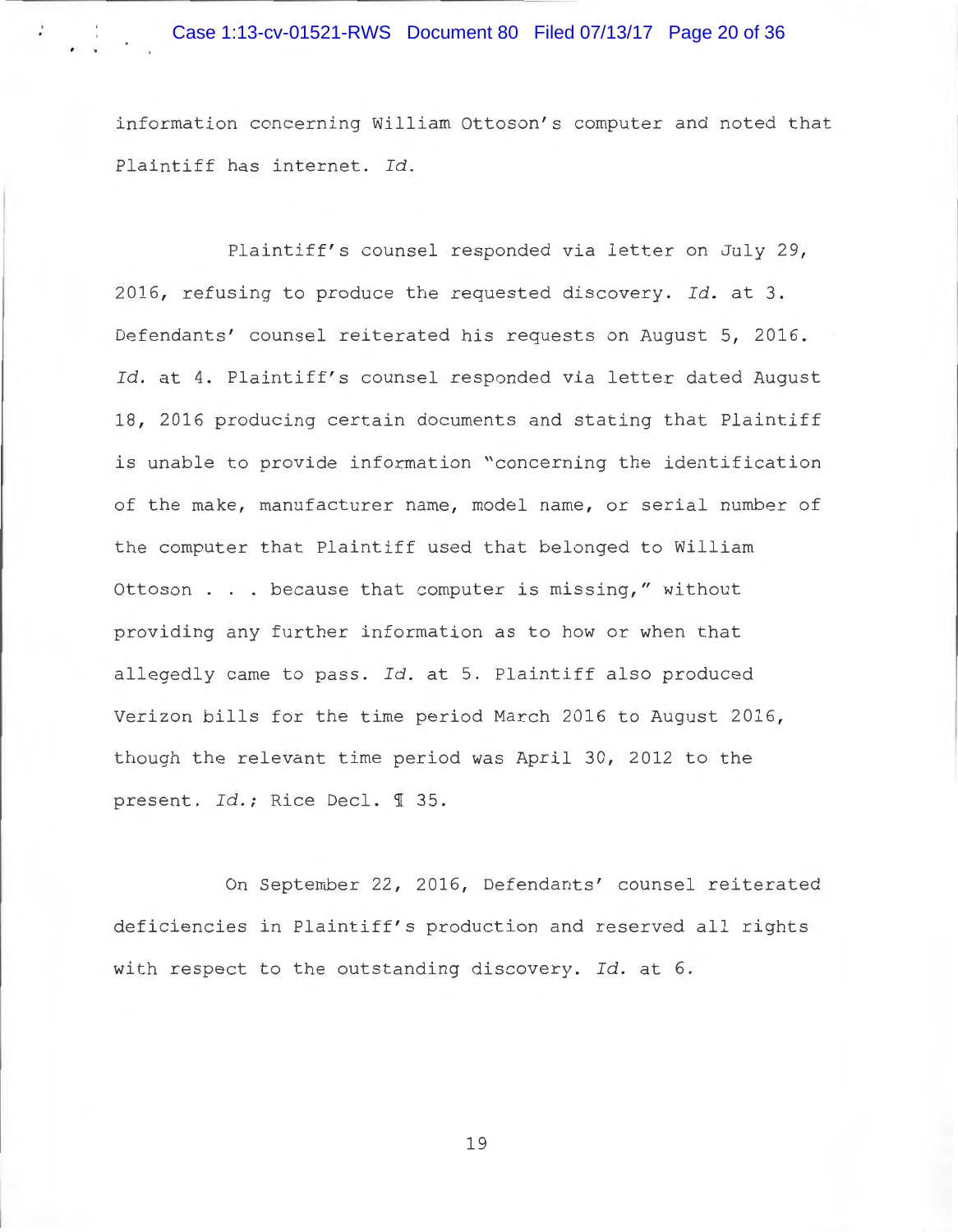Defendants filed the instant motion on October 5, 2016, which was heard and marked fully submitted on March 30, 2017 .

#### II. **The Applicable Standards**

The obligation to preserve evidence applies to all relevant documents in existence and arises when a party "reasonably anticipates litigation." As explained by the Second Circuit :

> This obligation to preserve evidence arises when the party has notice that the evidence is  $relevant$  to litigation  $-$  most commonly when suit has already been filed, providing the party responsible for the destruction with express notice, but also on occasion in other circumstances, as for example when a party should have known that the evidence may be relevant to future litigation.

*Kronisch v. United States,* 150 F.3d 112, 126 (2d Cir. 1998), ove rruled on other grounds, *Rotella v . Wood ,* 528 U. S . 549 (2000) .

Spoliation is "the destruction or significant alteration of evidence, or the failure to preserve property for another's use as evidence in pending or reasonably foreseeable litigation . " *West v . Goodyear Tire* & *Rubber* Co., 167 F . 3d 776 ,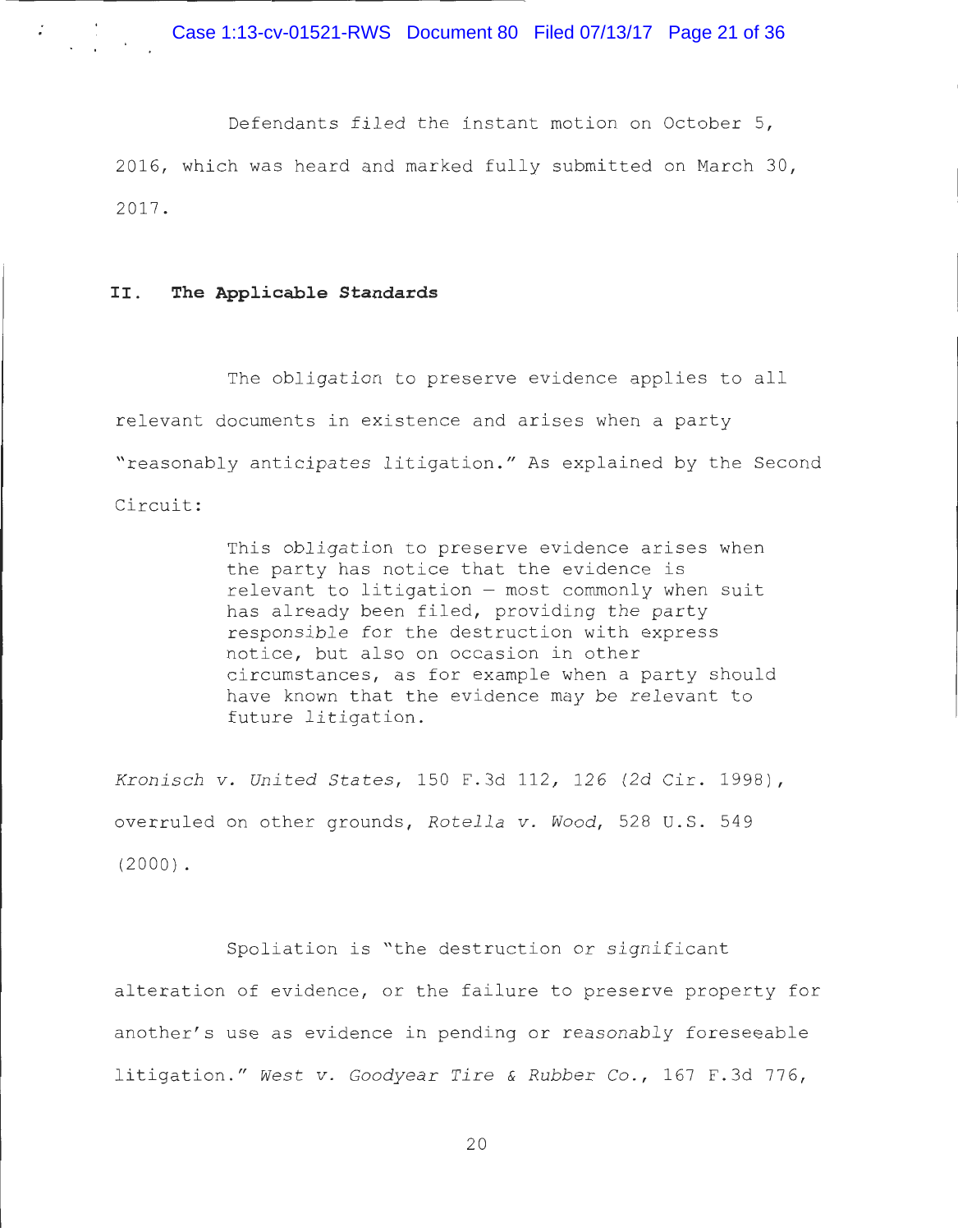779 (2d Cir . 1999) . Pursuant to Federal Rule of Civil Procedure 37(e) , a court may sanction a party for failing to preserve relevant electronically stored information ("ESI") if the court finds that the party was "act[ing] with the intent to deprive another party of the information's use in the litigation." Fed. R. Civ. P. 37(e)(2). In addition, the court may impose discovery sanctions pursuant to "its inherent power to manage its own affairs ." *Residential Funding Corp . v . DeGeorge Fin . Corp.,* 30 6 F.3d 99, 106-07 (2d Cir. 2002), *superseded by rule on other grounds as recognized by CAT3, LLC v. Black Lineage, Inc., 164* F. Supp. 3d 488 , 495 (S . D.N . Y. 20 16 ) ; *see Reilly v . NatWest Mkts . Grp . Inc .,* 181 F . 3d 253 , 267 (2d Cir . 1999) ("Whether exercising its inherent power, or acting pursuant to Rule 37, a district court has wide discretion in sanctioning a party for discovery abuses.") , *superseded by statute on other grounds as*  recognized by Hernandez v. Jrpac Inc., No. 14 CIV. 4176 (PAE), 2016 WL 3248493, at \*35 (S.D.N.Y. June 9, 2016).

Where a party seeks a jury instruction for the spoliation of ESI, it must establish that (1) the spoliating party had control over the evidence and an obligation to preserve it at the time of destruction or loss; (2) the spoliating party acted with a culpable state of mind upon destroying or losing the evidence; and (3) the missing evidence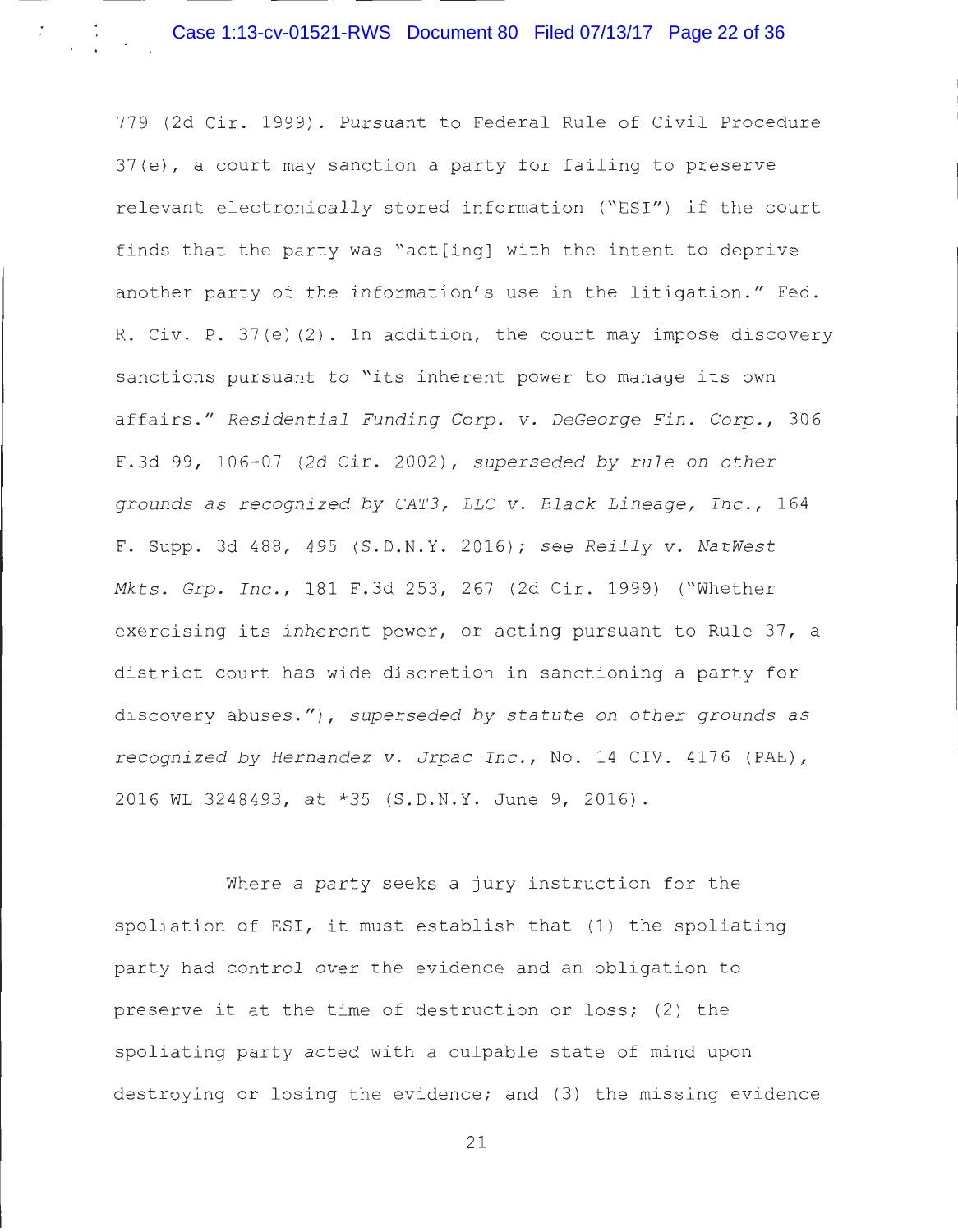# Case 1:13-cv-01521-RWS Document 80 Filed 07/13/17 Page 23 of 36

is relevant to the moving party's claim. See Residential *Funding,* 306 F.3d at 107. In addition, there is the "obvious" requirement that "the evidence must have existed." Stephen v. Hanley, No. 03-cv-6226, 2009 WL 1437613, at \*2 (E.D.N.Y. May 20, 2009) . A party seeking spoliation sanctions has the burden of establishing the elements of a spoliation claim by a preponderance of the evidence. Sekisui Am. Corp. v. Hart, 945 F. Supp. 2d  $494$ , 509-10 (S.D.N.Y. 2013) (awarding sanctions for the destruction of ESI in the form of an adverse inference jury instruction) .

The choice of an appropriate remedy for spoliation "is confined to the sound discretion of the trial judge and is assessed on a case-by- case basi s ." *Fujitsu Ltd . v . Fed . Express Corp.*, 247 F.3d 423, 436 (2d Cir. 2001) (citation omitted). Sanctions should be designed to deter parties from engaging in spoliation, place the risk of an erroneous judgment on a party who wrongfully created the risk, and restore the prejudiced party to the same position he would have been in absent the wrongful destruction of evidence by the opposing party. Stinson *v. City of N.Y., No.* 10-cv-4228, 2016 WL 54684 (S.D.N.Y. 2016) (citing *West ,* 167 F . 3d at 779) ; *see also CAT3 ,* 164 F. Supp . 3d at 502. Sanctions should be tailored according to the prejudice suffered by the party seeking sanctions and the destroyer's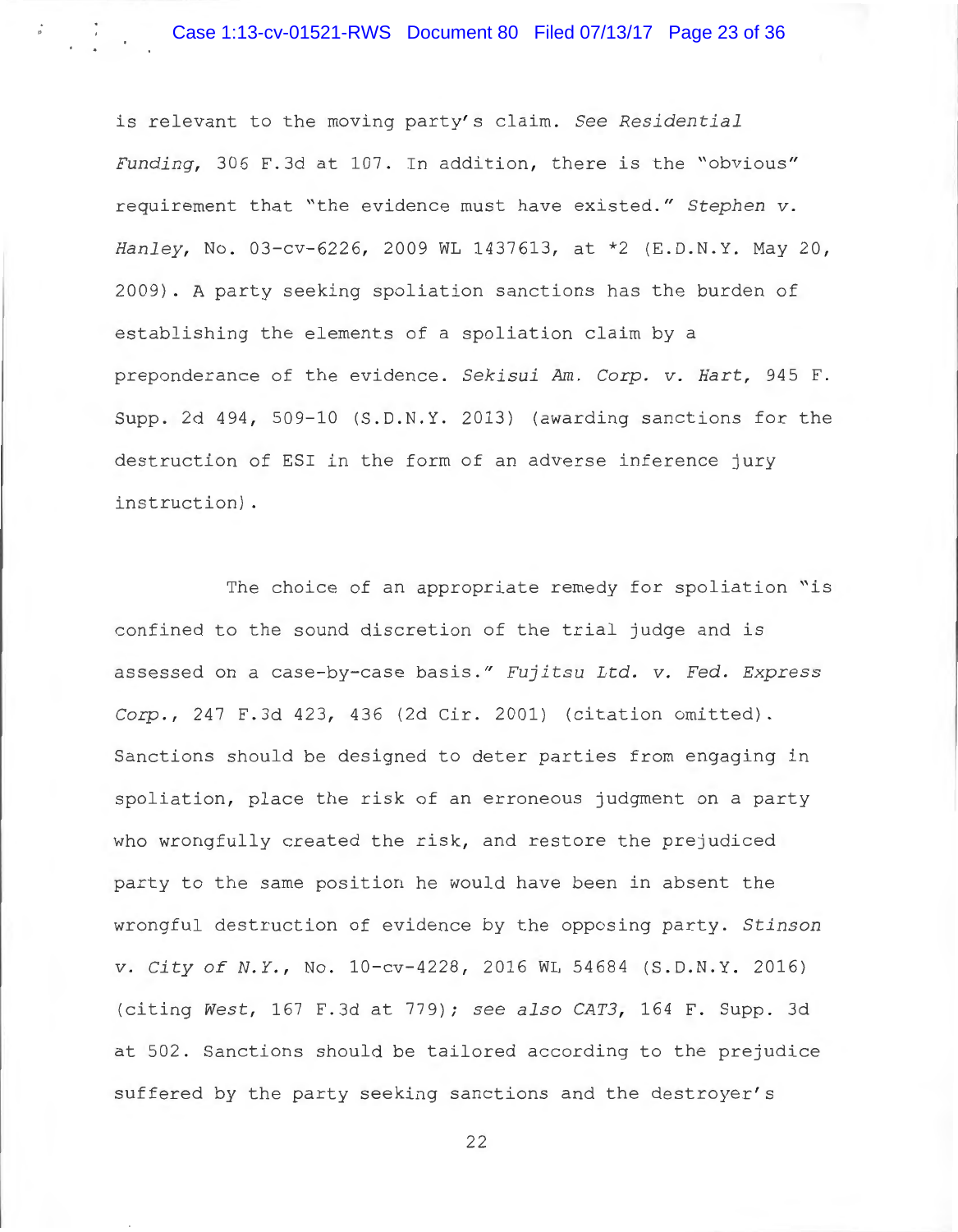degree of culpability. *Richard Green (Fine Paintings) v. Mcclendon ,* 262 F . R. D. 284 , 292 (S.D . N. Y. 2009) (citations omitted). The prejudiced party must not be held "to too strict a standard of proof regarding the likely contents of the destroyed or unavailable evidence," because doing so "would allow parties who have destroyed evidence to profit from that destruction." *Pension Comm., 685 F. Supp. 2d at 468 (quoting Residential Funding*, 306 F.3d at 109) (internal quotation marks, brackets, and ellipses omitted).

## **III. An Adverse Inference Based on Spoliation is Appropriate**

In the context of a motion for spoliation sanctions, " relevance" means that "the destroyed evidence would have been favorable to the movant ." *In re Methyl Tertiary Butyl Ether Prods . Liability Litig.,* 643 F . Supp . 2d 482 , 495 (S.D . N. Y. 2009) (citation omitted); see also Pension Comm. of Univ. of *Montreal Pension Plan v. Banc of Am. Sec., 685 F. Supp. 2d 456* (S . D. N. Y. 2010) , *abrogated on other grounds by Chin v . Port Auth . of N. <sup>Y</sup> .* & *New Jersey,* 685 F.3d 135 (2d Cir . 2012) (referring to requirement that " the evidence would have been helpful in proving [the moving party's] claims" as requiring "prejudice"). "Relevance and prejudice may be presumed when the spoliating party acted in bad faith or in a grossly negligent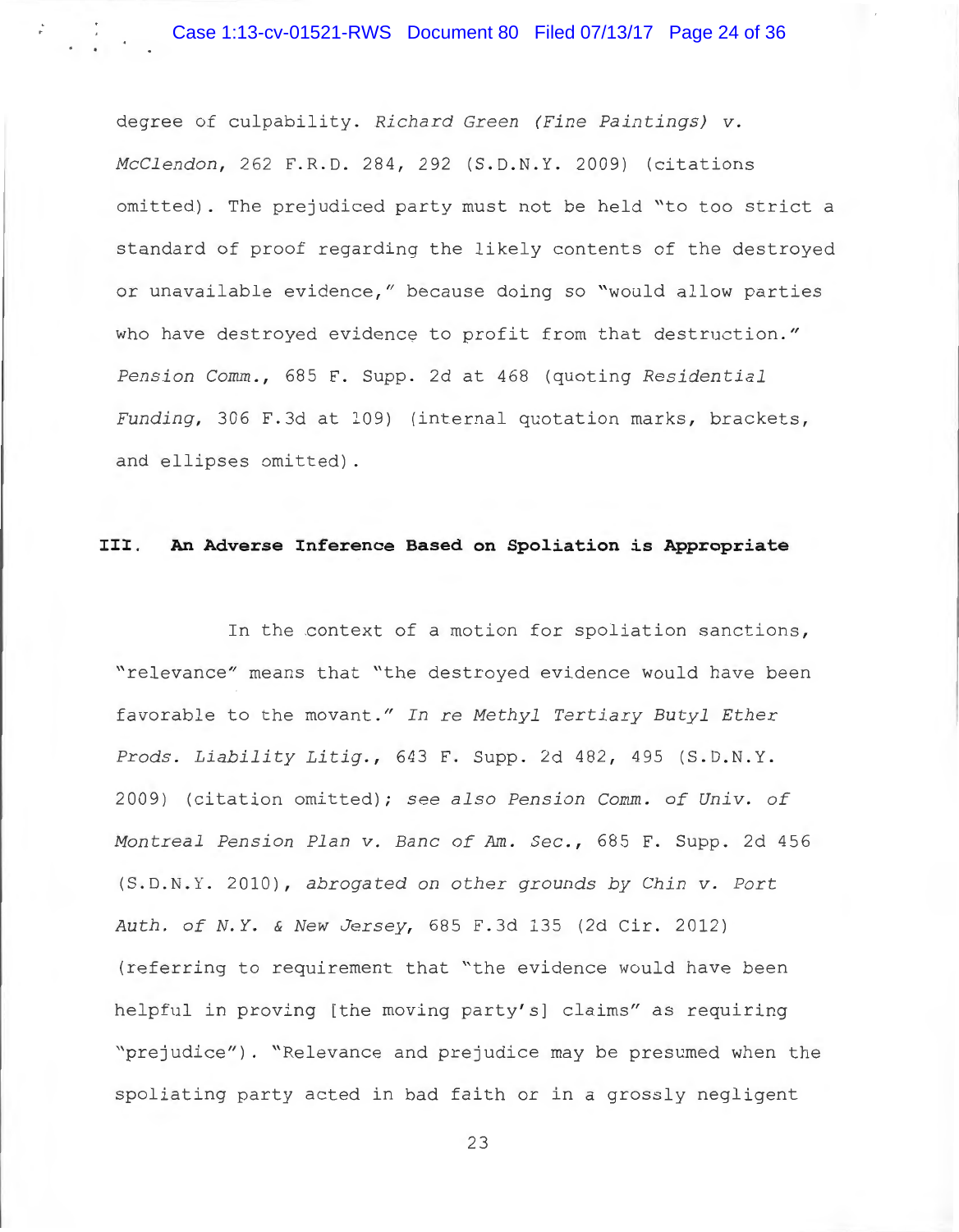manner." Pension Comm., 685 F. Supp. 2d at 467; see also Sekisui, 945 F. Supp. 2d at 508 ("When evidence is destroyed intentionally, such destruction is sufficient evidence from which to conclude that the missing evidence was unfavorable to that party.") (citation omitted); Arista Records LLC v. *Usenet.com,* 608 F. Supp. 2d 409, 439 (S.D.N.Y. 2009) ("When evidence is destroyed in bad faith, that alone is sufficient to support an inference that the missing evidence would have been favorable to the party seeking sanctions, and thus relevant.") (citations omitted).

Here, the evidence establishes relevance and prejudice because the Plaintiff "acted in bad faith or in a grossly negligent manner ." *Pension Comm .,* 685 F . Supp . 2d at 467. The Plaintiff had control over the evidence and an obligation to preserve it from July 9, 2012, the date that her counsel sent a demand letter to Defendants threatening litigation and requesting Plaintiff's personnel file, see Rice Decl., Ex. X, or, at the latest, from August 31, 2012, when Plaintiff filed a Charge of Discrimination with the EEOC. See Compl. 1 4; *Zubulake v . UBS Warburg LLC,* 220 F.R.D. 212 , 216 (S . D.N.Y . 2003) ("[T]he duty to preserve evidence arose, at the latest, on August  $16$ , 2001, when Zubulake filed her EEOC charge.").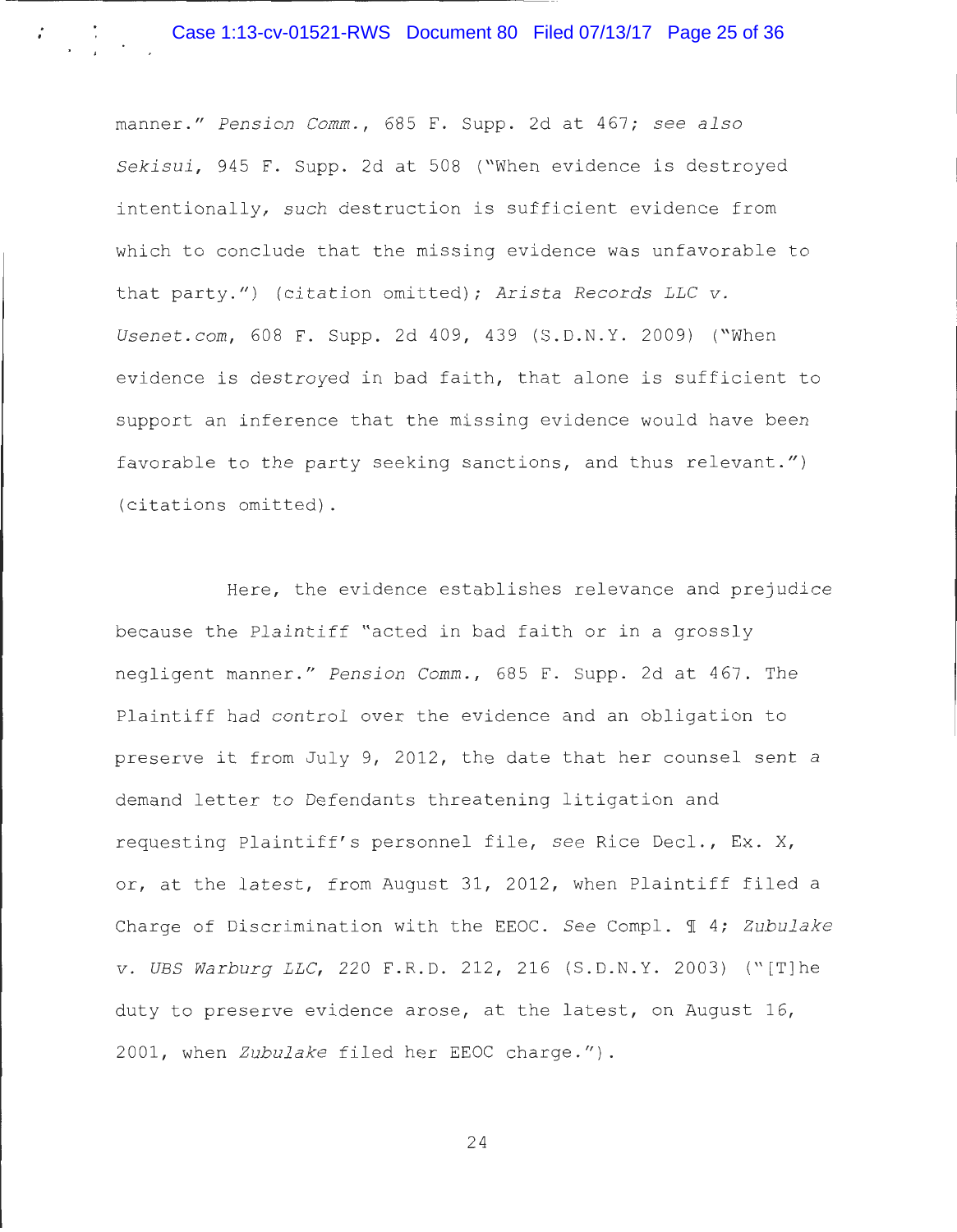Case 1:13-cv-01521-RWS Document 80 Filed 07/13/17 Page 26 of 36

Following Plaintiff's charge filing, she obtained statements from Ms. Aversa, see Rice Decl., Ex. E (dated November 24, 2012), Mr. Berger, see Ex. D (signed on January 9, 2013) , and Mr . Weinstock , *see* Ex . F (dated January 31 , 2013) , which were produced in discovery. On March 31, 2014, Plaintiff produced, via email from her then-counsel Mr. Rose, "addenda" from Mr. Berger and Ms. Aversa. Rice Decl., Exhibit H-J. She had a duty to preserve communications with these affiants; however, Plaintiff has produced no documents or emails concerning her communications with them. Rice Decl.  $\mathbb I$  6 ("Plaintiff did not produce any communications with Mr. Berger, Mr. Weinstock, or Ms. Aversa, or any drafts of their statements, nor did Plaintiff provide any explanation or information about documents that were no longer in her possession or control." ). With respect to emails between Mr. Berger and Plaintiff, the earliest email voluntarily provided to Defendants' counsel by Mr. Berger is dated January 6, 2013, about six months after Plaintiff's preservation duty first arose. See Rice Decl., Ex. X.

The Plaintiff continued to send highly relevant and undeniably responsive emails to Mr. Berger throughout this <sup>l</sup> itigation and during discovery disputes, yet failed to disclose them to Defendants. The emails indicate efforts by Plaintiff to direct the exact contents of Mr . Berger' s witness statement . *See*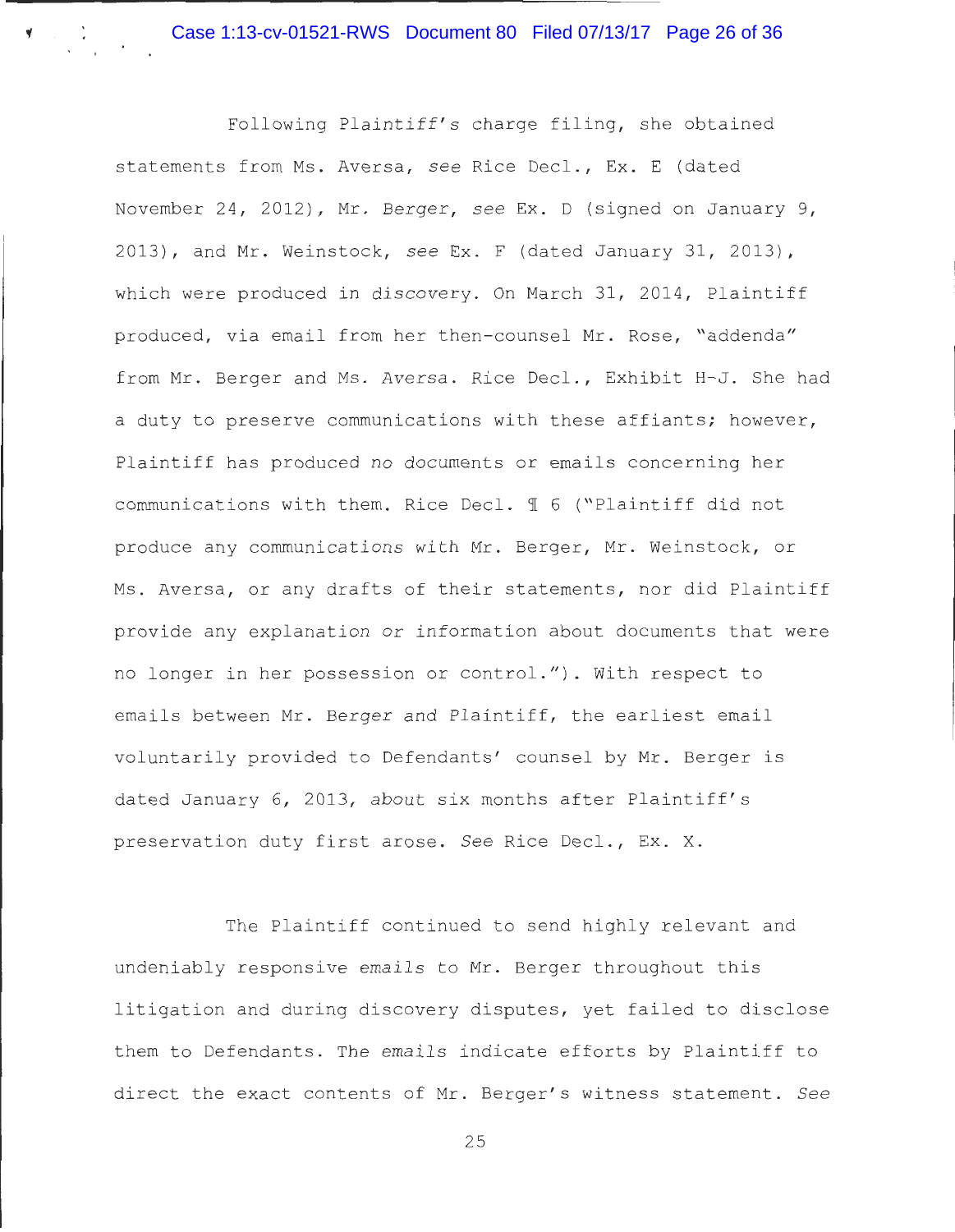Rice Deel ., Ex. P (Email chain between Ottoson and Berger dated March 9-10, 2014); Ex. Q (Ottoson-Berger email dated March 14, 2014) (directing Berger to "JUST COPY & PASTE & PLEASE TYPE THE WORK 'ADDENDUM' ON TOP AS FOLLOWS" and explaining that she is "sorry that I have to ask you but this is needed immediately otherwise during the Discovery Dispute next week, the Judge may can [sic] you into the court & I am trying to avoid that for you. I will send you anything you have to pay for to get this notarized."); Ex. R (Email from Ottoson to Berger dated March 18, 2014). By March 2014, when these emails were exchanged, Plaintiff had already produced documents, including the three affidavits, and the parties' counsel were discussing whether "April 10 is an available date for Ottoson's deposition." Rice Decl., Ex. H at 5 (Rice Email to Rose dated March 14, 2014).

The emails also indicate that that Plaintiff operated under the powerful motivator that, without proof of the existence of the Report, Plaintiff's case had no basis to continue. Plaintiff' s November 10, 2013 email to Mr. Berger shows that she understood the central relevance of the Report to her case: "After our mediation meeting, I feel that [Mr. Rose] has given up because of the opposition. He is young and inexperienced. He also tried desperately to get me into dropping everything for nothing because as we all know: We don't have the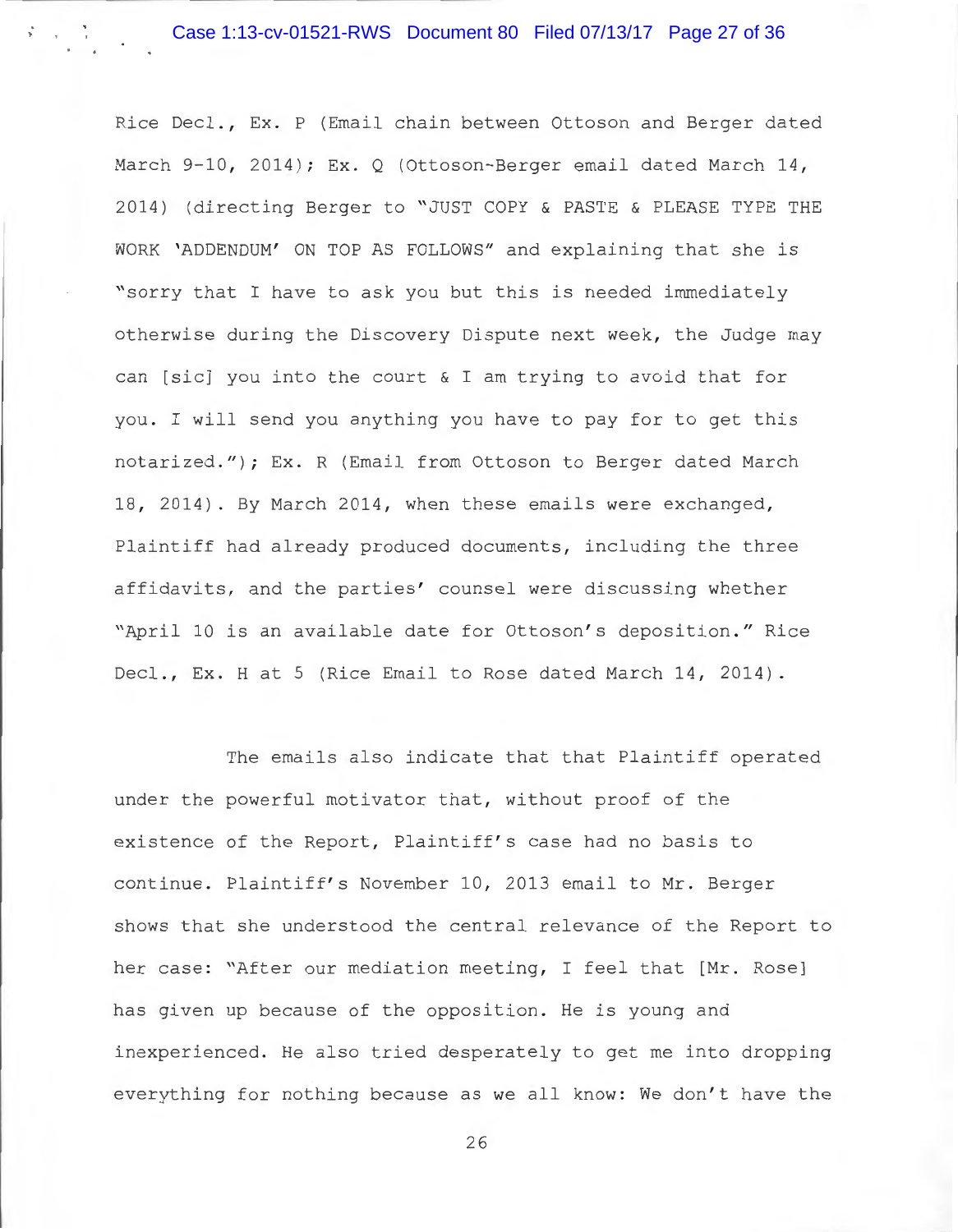# Case 1:13-cv-01521-RWS Document 80 Filed 07/13/17 Page 28 of 36

report. No Report - No Case." Rice Decl., Ex. M. The missing evidence - communications in which Plaintiff discussed the existence of the Report with the only witnesses purported to have knowledge of it  $-$  is indisputably relevant to her case. As Plaintiff's deposition testimony and available writings make clear, she knew what would happen to her case if there was no evidence of the Report's existence.

Defendants have provided this court with sufficient evidence, both direct and circumstantial, that: (1) Plaintiff communicated with Mr. Berger via email (see Rice Decl., Exs. K-S); (2) Plaintiff failed to take any reasonable steps to preserve these communications (see Rice Decl., Ex. C at  $631-32$ ); and/or (3) Plaintiff failed to produce these communications in violation of her discovery obligations. The logical inferences that can be drawn from these facts are that Plaintiff: (a) intentionally deleted the emails; (b) did not intentionally take any steps to preserve those emails; or (c) still has those emails in her possession but has failed to produce them. Any of these scenarios satisfies the requisite level of intent required by Federal Rule of Civil Procedure 37(e) . *See, e . <sup>g</sup> ., Arrowhead Capital Fin ., Ltd. v. Seven Arts Entm ' t, Inc .,* No . 14 - cv- 6512, 2016 WL 4991623, at \*20 (S.D.N.Y. Sept. 16, 2016) (ordering sanctions in part because defendants failed "to make prompt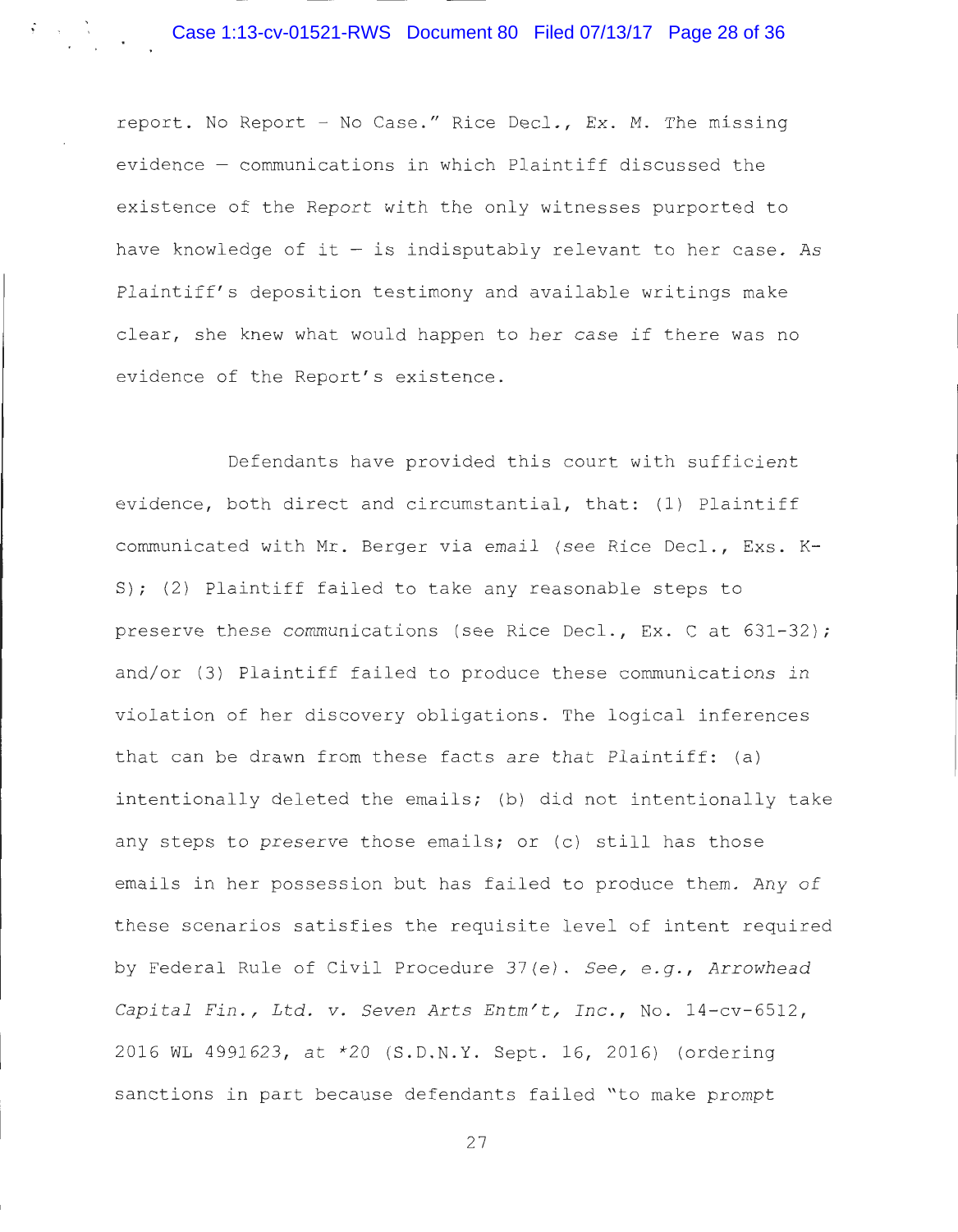arrangements to move or copy all of their documents from the . . . server" onto its new cloud-based system, in an attempt to shield assets from plaintiff); *CAT3*, 164 F. Supp. 3d at 501 (finding that "plaintiffs' conduct was intentional" and that "the intention was to manipulate the . . information specifically for purposes of this litigation, " which met the "prerequisite for assessing sanctions under subsection (e) (2)") ; *see also First Fin . Sec ., Inc . v . Freedom Equity Grp . , LLC,* No . 15 - cv - 1893, 2016 WL 5870218, at \*3 - 4 (N.D. Ca. Oct. 7, 2016) (concluding that the appropriate spoliation remedy was an adverse inference jury instruction where defendant " had an obligation to preserve text messages in the anticipation or conduct of litigation, . . . took no reasonable steps to preserve text messages, and that those messages cannot be restored or replaced through additional discovery"); *GN Netcom*, *Inc . v . Plantronics, Inc .,* No . 12-cv- 1318 , 2016 WL 3792833 , at  $*6$ ,  $*14$  (D. Del. July 12, 2016) (imposing monetary sanctions, punitive sanctions, possible evidentiary sanctions, if requested, and adverse inference jury instructions after finding that defendant "failed to take reasonable steps to preserve ESI which cannot be restored or replaced"); *O'Berry v. Turner*, No. 15 - cv - 64, 2016 WL 1700403, at \*3 - 4 (M.D. Ga. Apr. 27, 2016) (concluding that "severe measures, such as those discussed in subdivision (e) (2) , are most appropriate to remedy the wrong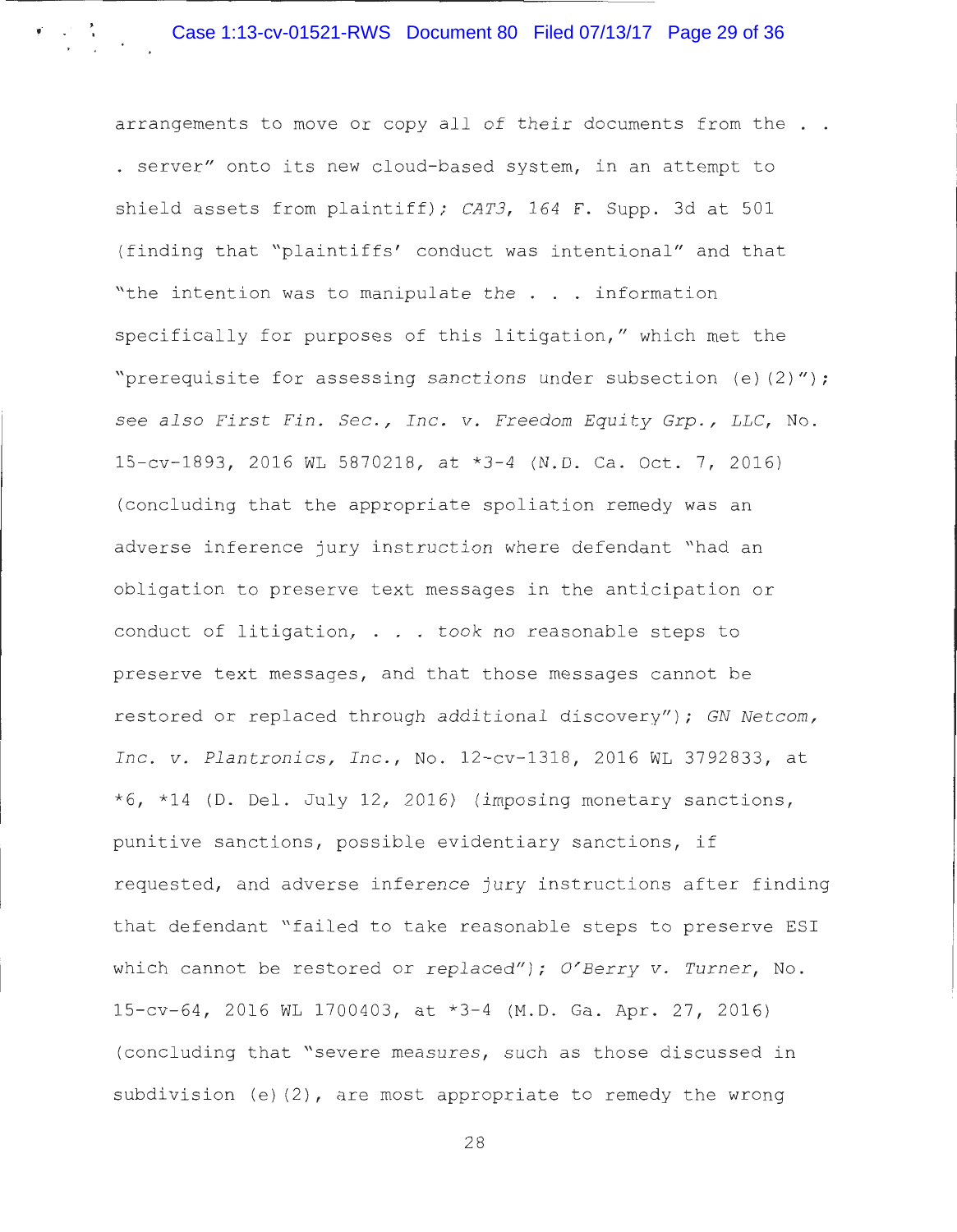$\cdot$   $\cdot$   $\cdot$ '

> that has occurred" because "[d]efendants failed to take reasonable steps to preserve the ESI related to this case," " additional efforts to ensure the preservation of these materials once the spoliation letter was received" should have been made, and "[s]uch irresponsible and shiftless behavior can only lead to one conclusion-that [defendants] acted with the intent to deprive Plaintiff of the use of this information at trial"); *Brown Jordan Int 'l, Inc . v. Carmicle ,* No. 14-cv-60629, 2016 WL 815827, at \*37 (S.D. Fla. Mar. 2, 2016) (imposing adverse inference sanctions against defendant for spoliation of evidence because the court found that defendant failed to take reasonable steps to preserve electronically stored information on his personal and company-owned devices); Internmatch, Inc. v. *Nxtbigthing, LLC, No.* 14-cv-5438, 2016 WL 491483, at \*4-5, \*12-14 (N.D. Cal. Feb. 8, 2016) (granting plaintiff a preclusion order, an adverse inference instruction, and attorneys' fees as sanctions because defendants willfully spoliated evidence by intentionally discarding devices that contained the electronic versions of the evidence despite having a duty to preserve relevant evidence) .

> During her depositions, Plaintiff admitted that she emailed with Mr. Berger and communicated with him concerning the written statement that he submitted at Plaintiff's request about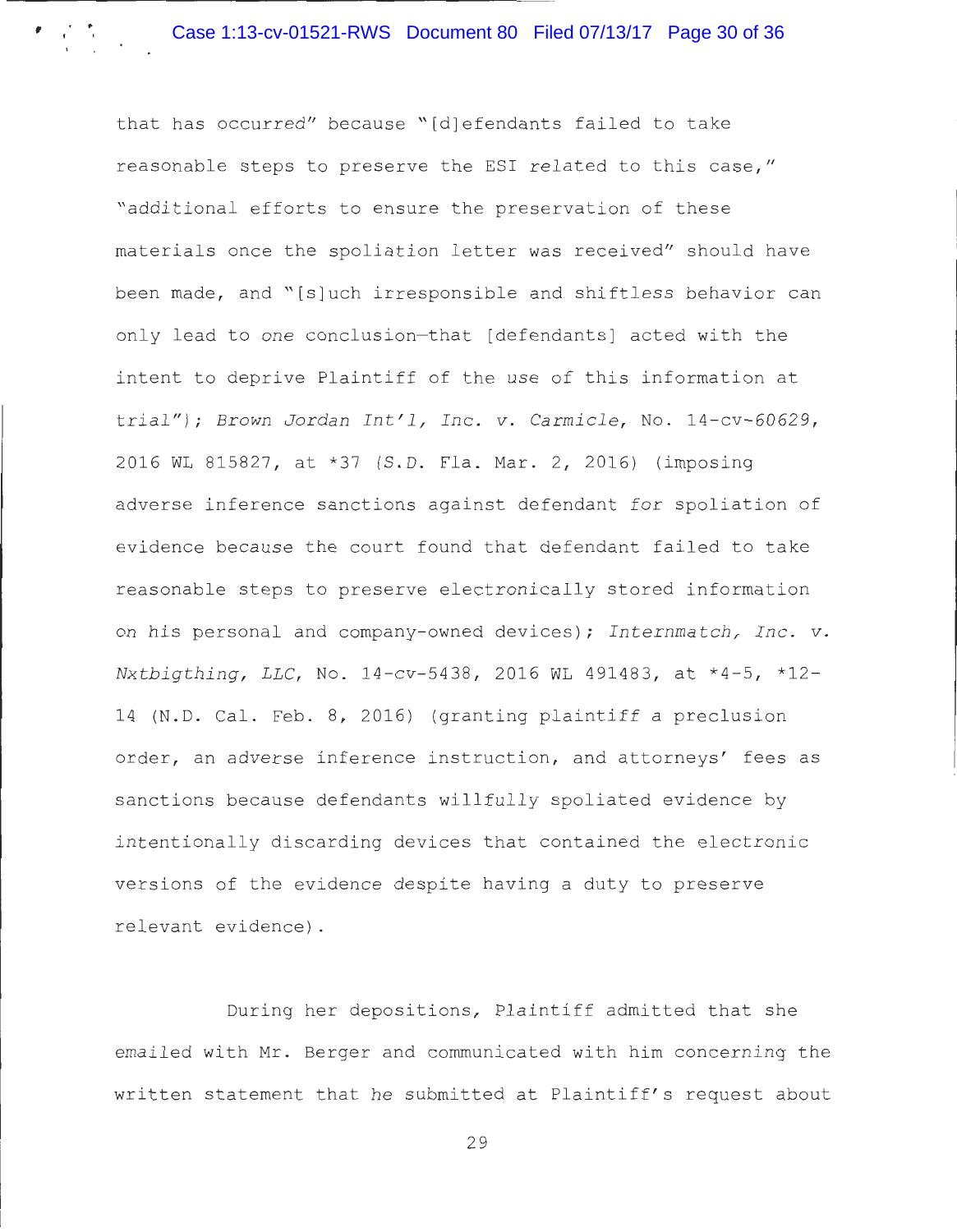the Report. Tr. at 577, 588, 650-51, 662-63. Moreover, the emails that Mr. Berger provided to Defendants show extensive communication by email between Plaintiff and Mr. Berger.<sup>1</sup> Rice Decl., Exs. K-S. Mr. Berger, a third party witness, who has no identified interest in fabricating or fraudulently producing emails, provided these communications to Defendants. The content of the communications reveal that, at worst, Plaintiff has fabricated the existence of the "Report" on which her entire case rests, and at best, she has pressured witnesses to make certain assertions on her behalf.<sup>2</sup>

Plaintiff has admitted that she deleted emails during times when she had a duty to preserve them, and that she could not recall making any attempt to preserve emails that she sent to or received from Mr. Berger or the other individuals from whom she obtained written statements for this litigation. Even crediting Plaintiff's later contradictory testimony - that at some undefined point in time she ceased her practice of

Plaintiff's argument is that Defendants have not "authenticated" these emails, which they received from Mr. Berger, but at no time does Plaintiff contend that Defendants have fabricated the emails .

Plaintiff has acknowledged, in emails to Mr. Berger, that if there is "no Report," then she has "no case." Rice Decl., Ex. M. Defendants have stated, including under penalty of perjury, that they have never possessed, read, or seen any evidence of the existence of this supposed "Report," and deny all allegations relating to any discriminatory motive whatsoever for their termination of Plaintiff. See Defs. Br. at 2-3; Rice Decl., Exs. V & W; ECF No. 33.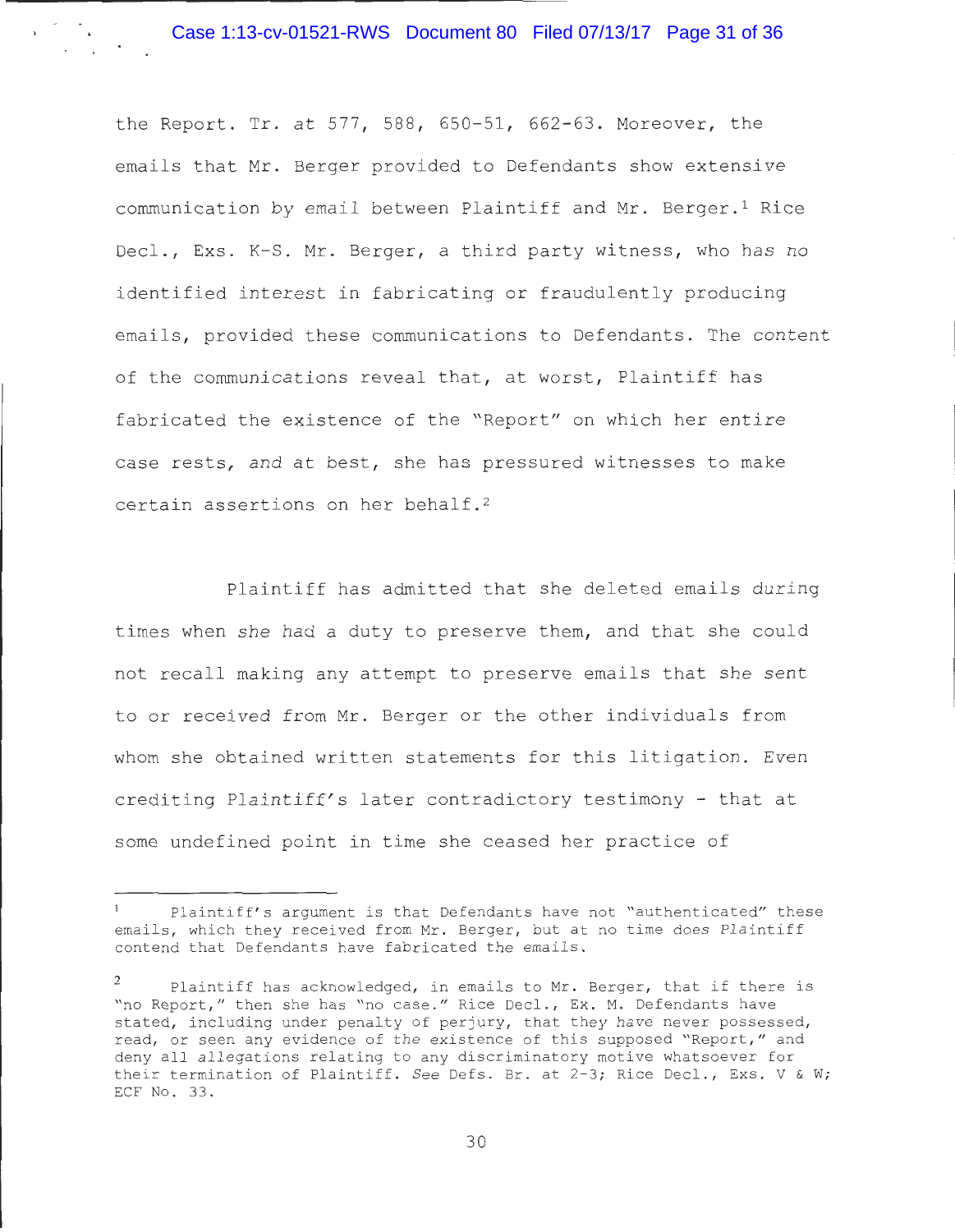routinely deleting emails - the existence of the emails that Mr . Berger provided establishes that Plaintiff destroyed them, and must have done so after her obligation to preserve the communications began .

Plaintiff has cited *Khadei v. Kaspiev*, 961 F. Supp. 2d 564, 569 (S.D.N.Y. 2013) for the proposition that "the spoliation doctrine is predicated on evidence actually existing and being destroyed." Opp. Br. at 5. While that proposition is correct , the case is inapposite. In *Khadei ,* the court held that the act of "moving photographs to a new location" did not constitute destruction of evidence. *Id.* at 570 . Instead, the court explained that there was absolutely no evidence that any actual evidence (i.e., again, the photographs) were destroyed or significantly altered. *Id.* Plaintiff was able to, and actually did, perform a full inspection of the photographs and of their location no matter where the photographs were located. *Id.* In *Khadei ,* the non- spoliating party was able to inspect the photographs because they still existed, albeit in another location. Here, Defendants are unable to inspect all of Plaintiff's email communications with all of her witnesses because Plaintiff "failed to take reasonable steps to preserve" them, in violation of Rule 37(e) , and this critical evidence cannot be "restored or replaced. "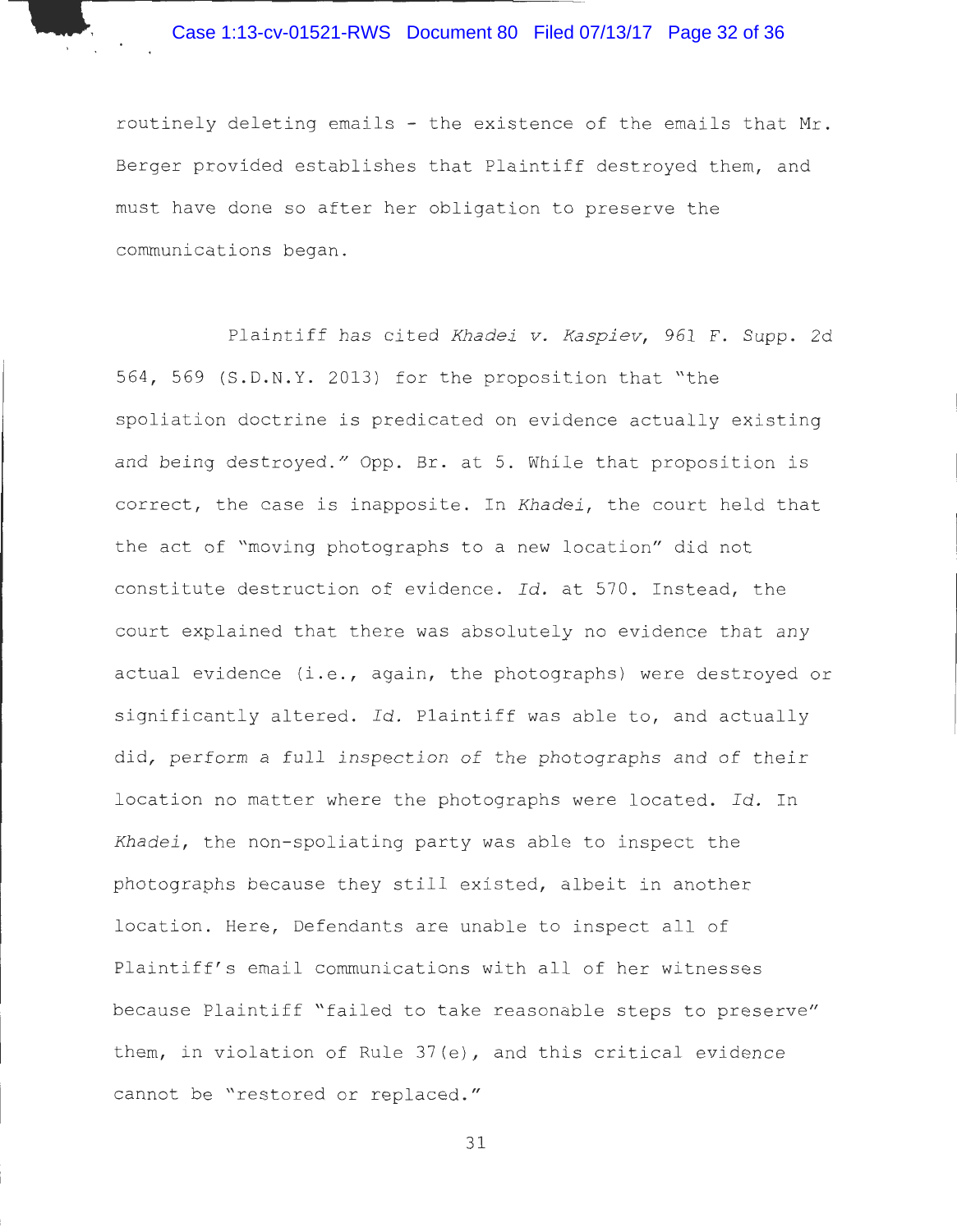Plaintiff also cites to *Farella v. City of N.Y.*, No. 05-cv-5711, 2007 WL 193867, at \*1-2 (S.D.N.Y. 2007), where Plaintiffs (City firefighters and police officers) alleged that they suffered harm from lead exposure at a firing range . Plaintiffs claimed that the City destroyed and failed to preserve substantial lead exposure data. Id. at \*2. Plaintiffs' motion for spoliation sanctions failed because they had no "evidence showing that the 'missing' evidence ever existed." Id. Here, Defendants are in possession of Plaintiff's emails with Mr. Berger because Mr. Berger provided the emails to Defendants, and therefore, these and other relevant communications existed. Plaintiff has never denied sending or receiving the emails with Mr. Berger. She admitted during her deposition that it was indeed "possible" that she had sent and/or received these emails. Tr. at 581:16, 588:6, 589:4. Where, as here, Defendants have demonstrated the existence of the emails in question by producing such emails, Plaintiff cannot contradict such a demonstration by claiming she does not "recall" sending or receiving such emails. Plaintiff's contradictory testimony and lack of recollection does not serve to rebut Defendants' proffered evidence that the emails do indeed exist, were in fact sent to and received by Plaintiff, and were not preserved and/or produced by Plaintiff .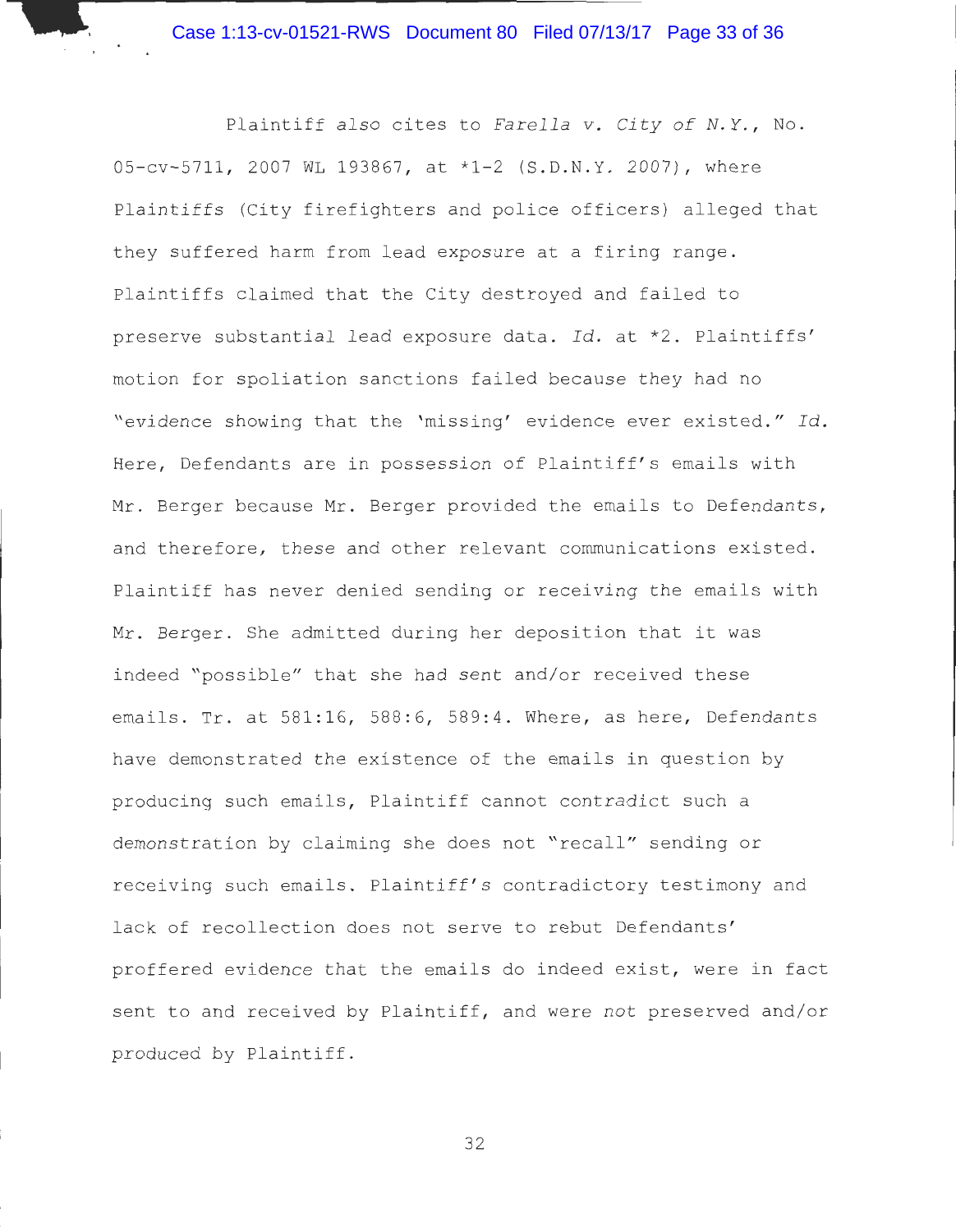Case 1:13-cv-01521-RWS Document 80 Filed 07/13/17 Page 34 of 36

An adverse inference instruction is warranted here because Defendants have provided sufficient evidence that additional communications between Plaintiff and her witnesses likely existed, were not produced, and were relevant. See DMAC *LLC v. City of Peekskill*, No. 09-cv-5093, 2012 WL 4459290, at \*4 (S . D. N. Y. 2012) (granting defendant ' s motion for sanctions based upon spoliation of evidence because it found that the moving party "proffered sufficient evidence from which a reasonable factfinder could infer that additional relevant e-mailsfavorable to plaintiffs-existed but were not produced" and awarding an adverse inference instruction stating that the destroyed "e-mails would have been favorable to [the nonspoliating party's] case"). When, as here, a spoliating party has acted willfully or in bad faith, a jury can be instructed that "certain facts are deemed admitted and must be accepted as true." *Pension Comm .,* 685 F . Supp. 2d at 470 (citations omitted) ; *see also Sawabeh Info . Servs .* Co . *v . Brody,* No . 11 - cv-<sup>4164</sup> , 2014 WL 46479, at \*3 (S . D.N . Y. 2014) , *aff' <sup>d</sup>*& *rev ' d in*  part on other grounds, 598 F. App'x 794 (2d Cir. 2015) (describing previous order granting motion for an adverse inference because plaintiffs had been "at least grossly negligent in the preservation and production of [ESI]."). Such an instruction can be "critical to assisting the innocent party in establishing the nature of the evidence that has gone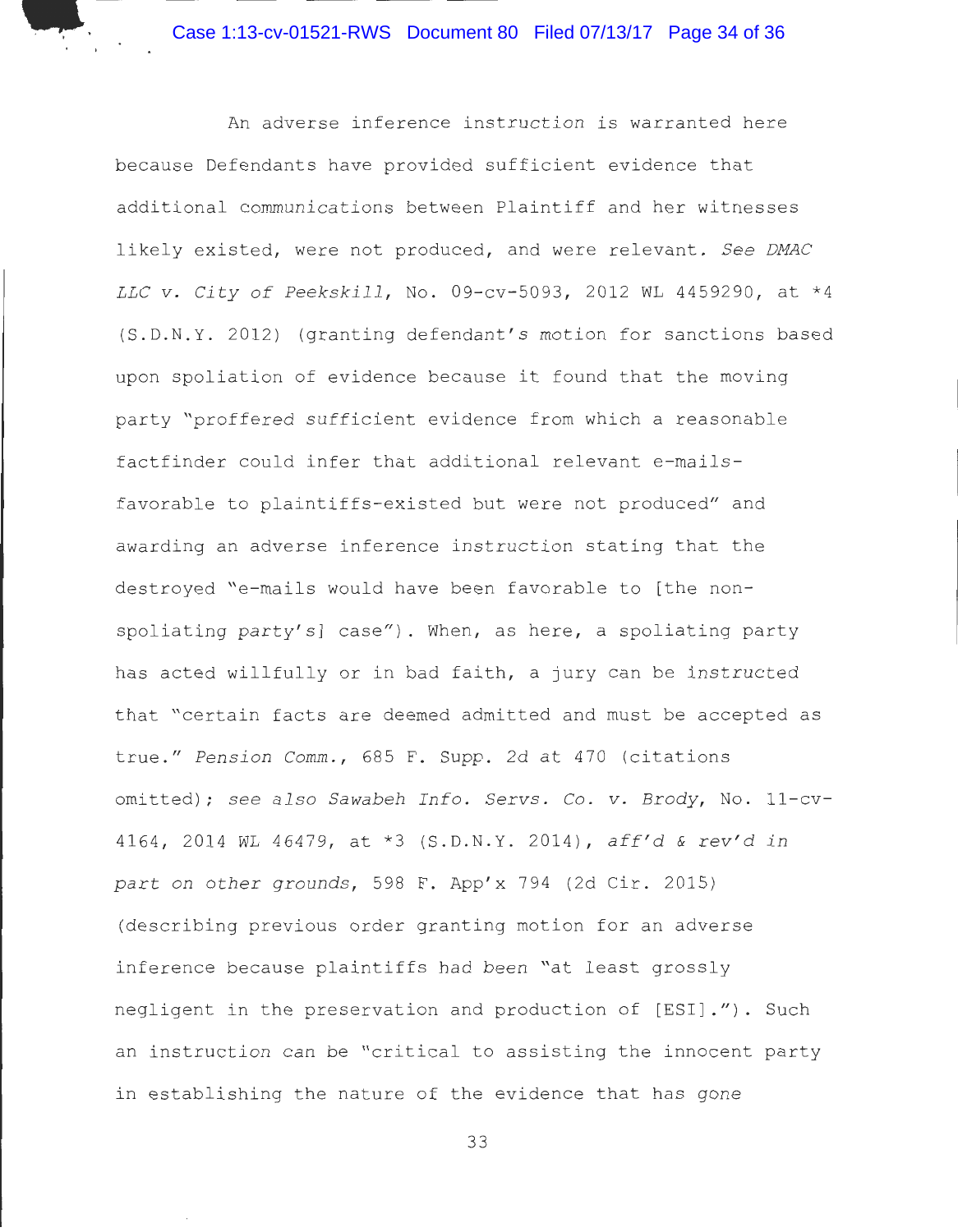,.\_

missing ." *Id .* An adverse inference instruction "is imposed to ameliorate any prejudice to the innocent party by filling the evidentiary gap created by the party that destroyed evidence ." *OrbitOne Commc ' ns, Inc. v . Numerex Corp .,* 271 F . R. D. 429 , 438 n.12 (S.D.N.Y. 2010).

# **IV. Defendants' Application for Fees and Costs is Adjourned**

Under Federal Rule of Civil Procedure 37(a)(5)(A), when a discovery motion is granted pursuant to Rule 37, the Court must "require the party  $\ldots$  whose conduct necessitated the motion, the party or attorney advising that conduct, or both to pay the movant's reasonable expenses incurred in making the motion, including attorneys' fees." Fed. R. Civ. P. 37(a)(5)(A). Even outside the context of a Rule  $37(e)$  dispute, the Court has the inherent authority to award attorneys' fees and costs to "punish the offending party for its actions and deter the litigant's conduct, sending the message that egregious conduct will not be tolerated ." *Best Payphones , Inc . v . City of N. Y. ,*  No. 01-cv-8506, 2016 WL 792396 (E.D.N.Y. 2016) (internal citations omitted). Here, Plaintiff was faced at deposition with ema ils sent to her own email inbox and from her own email outbox to a person that she alleges is a material witness to the central fact in dispute in this litigation, *i.e .,* whether this